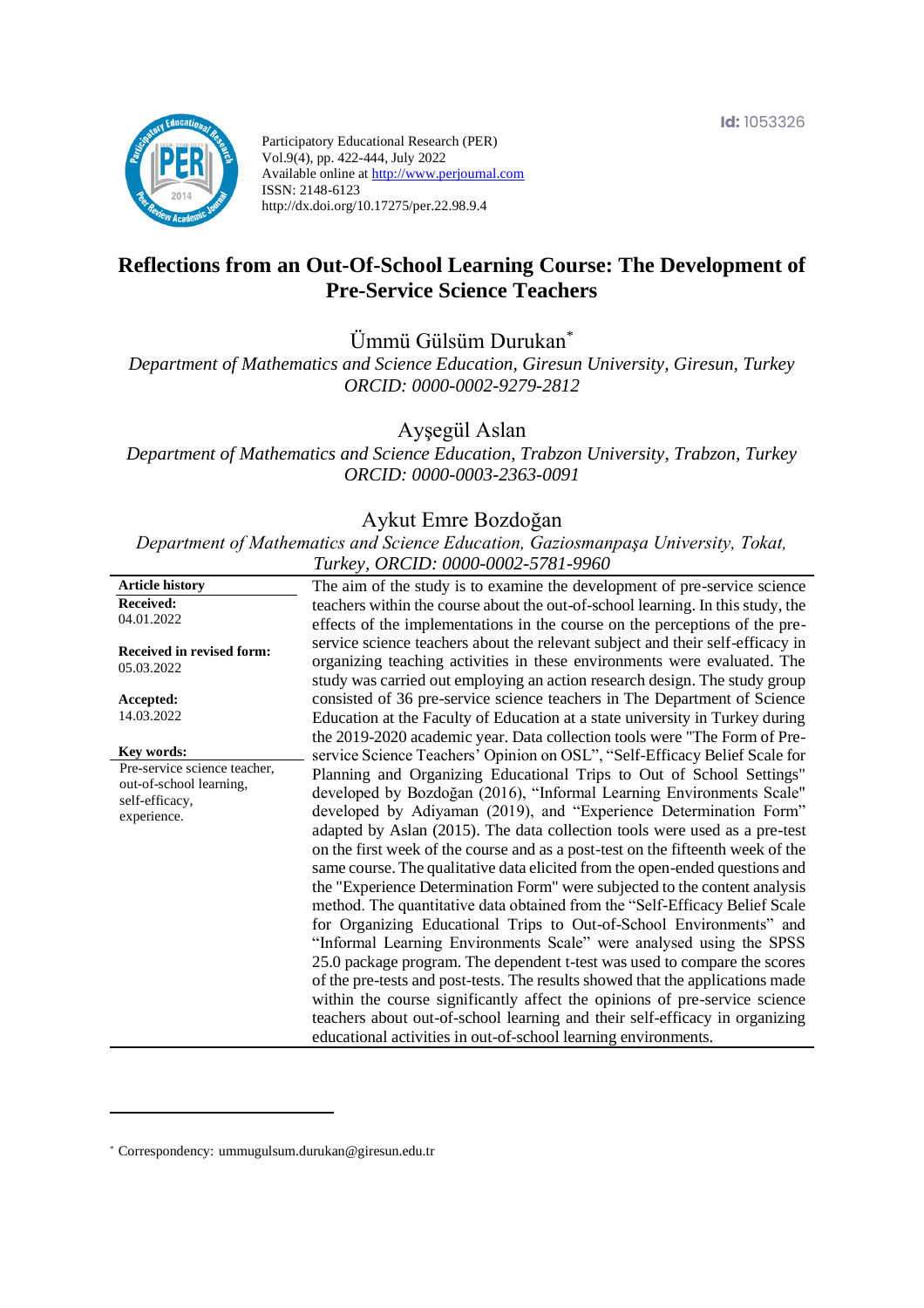#### **Introduction**

According to the changing and developing understanding of education, it is seen that it is not sufficient to carry out the teaching-learning activities of the course contents in the curriculum only in the classroom environment. It is emphasized that the importance of out-ofschool learning (OSL) activities has increased significantly in science lessons that are intertwined with daily life (Karademir, 2013). OSL activities, which are accepted as complementary to formal education today, define as education used depending on the curriculum of the fields and institutions outside the school structure and within the scope of the time spent at the school (Ertaş, Şen & Parmaksızoğlu, 2011). Sport centers, zoos, botanical parks, aquariums, national parks and areas, forested lands, museums, libraries, open-air laboratories, camps, factories also many other social areas that we cannot count are described as out-of-school learning environments (OSLEs) (Bozdoğan, 2015; Hannu, 1993). Teaching activities carried out in OSLEs support and enrich the educational activities at school (Okur-Berberoğlu & Uygun, 2013; Bozdoğan, 2015; Gerber, Marek & Cavallo, 2001). When the studies are examined, the positive contributions of the educational activities carried out in OSLEs on students can be listed, as shown in Figure 1.

In the science lessons, one of the OSL activities that have many positive contributions for individuals, as in Figure 1; it is stated that it can be used to associate the lesson with daily life, to make the lesson fun, and to provide permanent learning (Batman, 2020; Bozdoğan & Kavcı, 2016). While such positive contributions of out-of-school learning activities are emphasized in the literature; it is obvious that teachers should include such activities in the teaching process. For these teaching, activities to reach their goals, the planning, implementation, and evaluation stages require precision (Bolat & Köroğlu, 2020; Bozdoğan, 2016; Ertaş, Şen & Parmaksızoğlu, 2011). In the studies in the literature, it has been emphasized that well-planned and well-related OSL activities that are closely associated with the school curriculum will yield positive results (Bowker & Tearle, 2007). Teachers play an important role in successfully executing teaching activities in OSLEs. Therefore, teachers' willingness, responsibilities, and sensitivity in the process of organizing the trip should be at the maximum level, and at the same time, they should strive for a successful trip (Bozdoğan, 2016; Kete & Horasan, 2013).

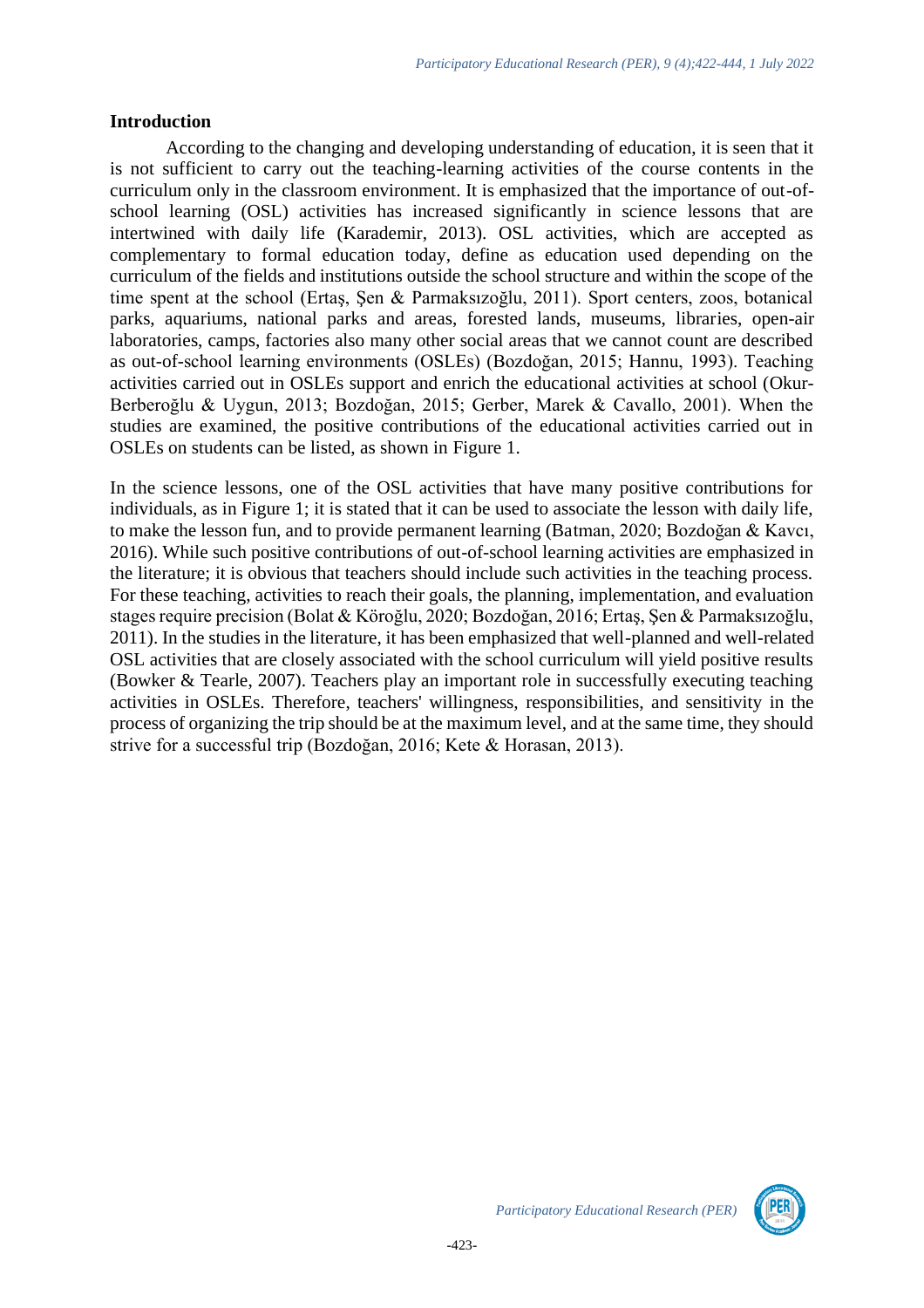| • Provide new, original, diverse and interactive experiences (Behrendt,<br>2014),                                                                                                                                                                                                                                                                                                                                                                                       |                                                                                                                                                                                                                                                                                                                                                                                                                                                                                           |
|-------------------------------------------------------------------------------------------------------------------------------------------------------------------------------------------------------------------------------------------------------------------------------------------------------------------------------------------------------------------------------------------------------------------------------------------------------------------------|-------------------------------------------------------------------------------------------------------------------------------------------------------------------------------------------------------------------------------------------------------------------------------------------------------------------------------------------------------------------------------------------------------------------------------------------------------------------------------------------|
|                                                                                                                                                                                                                                                                                                                                                                                                                                                                         |                                                                                                                                                                                                                                                                                                                                                                                                                                                                                           |
| • Provide the opportunity for individuals to test their experiences<br>individually (Behrendt, 2014),                                                                                                                                                                                                                                                                                                                                                                   |                                                                                                                                                                                                                                                                                                                                                                                                                                                                                           |
| • Assisting individuals with individualized learning practices based on<br>their interests, prior knowledge, and experiences (Behrendt, 2014),                                                                                                                                                                                                                                                                                                                          |                                                                                                                                                                                                                                                                                                                                                                                                                                                                                           |
| • Increasing the academic achievement of individuals (Bozdoğan,<br>2007; Bozdoğan & Kavcı, 2016; Clarke-Vivier & Lee, 2018;<br>Richmond, Sibthorp, Gookin, Annarella & Ferri, 2018; Sturm &<br>Bogner, 2010; Şentürk & Özdemir, 2014; Türkmen, 2018; Yavuz,                                                                                                                                                                                                             |                                                                                                                                                                                                                                                                                                                                                                                                                                                                                           |
|                                                                                                                                                                                                                                                                                                                                                                                                                                                                         |                                                                                                                                                                                                                                                                                                                                                                                                                                                                                           |
| • Understanding the nature of science (Bell, Blair, Crawford &                                                                                                                                                                                                                                                                                                                                                                                                          |                                                                                                                                                                                                                                                                                                                                                                                                                                                                                           |
| · Increase knowledge and motivation (Bozdoğan & Yalçın, 2006;<br>Karademir, 2013; Metin, 2020; Tatar & Bağrıyanık, 2012; Türkmen,<br>2018),                                                                                                                                                                                                                                                                                                                             |                                                                                                                                                                                                                                                                                                                                                                                                                                                                                           |
| • Obtaining permanent knowledge on the subject (Anderson $\&$<br>Pisticelli, 2002; Bakioğlu & Karamustafaoğlu, 2020; Balkan-Kıyıcı<br>& Atabek-Yiğit, 2010; Bostan-Sarıoğlan & Küçüközer, 2017;<br>Bozdoğan & Yalçın, 2006; Falk ve Dierking, 1997; James &<br>Williams, 2017; Lakin, 2006; Okur-Berberoğlu, Güder, Sezer &<br>Yalçın-Özdilek, 2013; Tatar & Bağrıyanık, 2012; Türkmen, 2010),<br>• Ensuring that subjects are associated with daily life (Aslan, 2019; |                                                                                                                                                                                                                                                                                                                                                                                                                                                                                           |
| •Developing students' cognitive, affective and psychomotor skills<br>(Okur-Berberoğlu & Uygun, 2013; Dewitt & Storksdieck, 2008;<br>Güler, 2011; Lindemann-Matthies & Knecht, 2011; Miglietta,<br>Belmonte & Boero, 2008; Miller, 2008; Tatar & Bağrıyanık, 2012),<br>· Environmental awareness (Okur-Berberoğlu & Uygun, 2013; Çavuş,<br>Umdu-Topsakal & Öztuna-Kaplan, 2013; Okur-Berberoğlu et al.,                                                                  |                                                                                                                                                                                                                                                                                                                                                                                                                                                                                           |
|                                                                                                                                                                                                                                                                                                                                                                                                                                                                         |                                                                                                                                                                                                                                                                                                                                                                                                                                                                                           |
| • Enabling individuals to learn by doing and experiencing (Bakioğlu                                                                                                                                                                                                                                                                                                                                                                                                     |                                                                                                                                                                                                                                                                                                                                                                                                                                                                                           |
| • Increase the interest of individuals for science (Karppinen, 2012;                                                                                                                                                                                                                                                                                                                                                                                                    |                                                                                                                                                                                                                                                                                                                                                                                                                                                                                           |
| • Creating a tendency to critical thinking in individuals (Kilic & Şen,                                                                                                                                                                                                                                                                                                                                                                                                 |                                                                                                                                                                                                                                                                                                                                                                                                                                                                                           |
|                                                                                                                                                                                                                                                                                                                                                                                                                                                                         |                                                                                                                                                                                                                                                                                                                                                                                                                                                                                           |
| • Support the formal learning (Gerber, Marek & Cavallo, 2001; Metin,<br>2020; Randler, Baumgartner, Eisele & Kienzle, 2007; Yavuz, 2012;                                                                                                                                                                                                                                                                                                                                |                                                                                                                                                                                                                                                                                                                                                                                                                                                                                           |
| •Changing students' attitudes towards science teaching in a positive<br>way (Bozdoğan & Yalçın, 2006; Metin, 2020; Wulf, Mayhew &                                                                                                                                                                                                                                                                                                                                       |                                                                                                                                                                                                                                                                                                                                                                                                                                                                                           |
| • Reading, writing, language learning (Vaughan, 2020).                                                                                                                                                                                                                                                                                                                                                                                                                  |                                                                                                                                                                                                                                                                                                                                                                                                                                                                                           |
|                                                                                                                                                                                                                                                                                                                                                                                                                                                                         | • Generating new ideas (Kisiel, 2005),<br>2012),<br>• Understanding scientific concepts (Rennie, 2014),<br>Lederman, 2003; Metin, 2020),<br>Ertaş, Şen & Parmaksızoğlu, 2011; Richmond et al., 2018),<br>2013; Yardımcı, 2009),<br>• Providing career awareness in individuals (Falk & Dierking, 1997),<br>& Karamustafaoğlu, 2020; Türkmen, 2010),<br>Kisiel, 2005),<br>2014),<br>• Determining the creativity of individuals (Kirkby, 1989),<br>Yıldırım, 2020),<br>Finkelstein, 2010), |

Figure 1. The positive contributions of educational activities carried out in OSLEs

A significant part of the studies accumulated within the related literature of Turkey on OSLEs aims to organize teaching activities in these environments and to evaluate the variables for students participating in these activities (for example, Bozdoğan, 2007; Tortop & Özek, 2013). In the related literature, there are studies conducted with students, science teacher candidates, and teachers for OSLEs. In the study conducted by Balkan-Kıyıcı and Atabek-Yiğit (2010), it was concluded that the teacher candidates realized meaningful and permanent learning after the

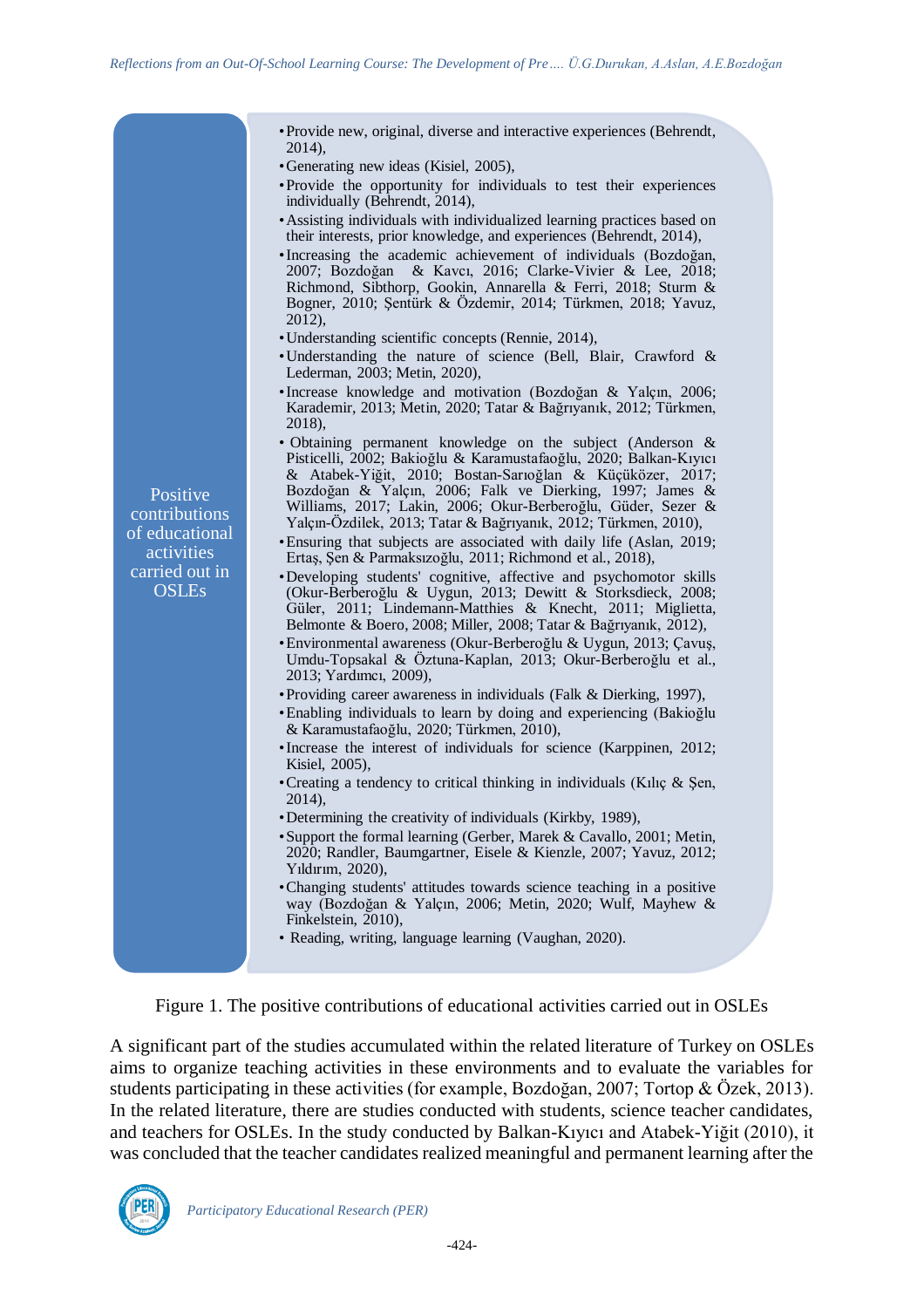technical visit to the power plant within the scope of the "wind energy" topic in the "Energy and Environment" lesson. Mertoğlu (2019) also stated that as a result of the OSL activities, preservice teachers realized new and permanent learning in many subjects related to science, especially in physics. In their study, Ocak and Korkmaz (2018) examined the views of teachers about OSLEs. According to the teachers in this study, OSLEs allow students to learn by doingexperiencing and permanent learning, concretizing abstract information, and contributing positively to students' development. In their studies, Bostan-Sarıoğlan and Küçüközer (2017) and Kubat (2018) sought the opinions of pre-service science teachers about out-of-school learning environments, the activities to be organized in these environments, and the contribution of these activities to the teaching process. In the statements of the pre-service science teachers; it was mentioned in these studies that they listed only a few out-of-school learning environments and talked about the advantages and disadvantages of the use of out-ofschool learning in the teaching process. Similarly, the study conducted by Batman (2020) that examines physics teachers' views about OSLEs and the positive contribution of activities in these environments were found and commented that these activities would effectively facilitate and make learning permanent. In Aslan and Demircioğlu's (2019) study, chemistry teachers stated that OSLEs are suitable for teaching chemistry. These environments enable students to learn by doing and experiencing, to recognize the connection between subject and daily life, and to encourage lifelong learning.

The Ministry of National Education published "Out of School Learning Environments Guidebook" based on provinces in 2019. It stated that OSL activities should be implemented at all levels, from pre-school to high school, starting from the 2019-2020 academic year. Considering this situation, a teacher is expected to have the competencies to prepare, plan and organize learning activities in OSLEs. On the other hand, the studies in the literature show that teachers have a positive view of the organization of teaching activities in out-of-school learning environments, but mostly they do not prefer to use these environments during teaching activities (Carrier, 2009; Çiçek & Saraç, 2017; Tatar & Bağrıyanık, 2012). As the reasons for this situation, many studies in the literature mention the difficulties experienced by teachers. Çiçek and Saraç (2017), Güler (2009) and Füz (2018) stated in their studies that teachers do not have enough information about the field trips. As a result, it is believed that pre-service science teachers should be assisted in gaining knowledge, awareness, and a positive perspective on OSLEs. Bozdoğan (2016), on the other hand, stated in his study that pre-service teachers do not have the self-efficacy belief of organizing trips outside of school for educational purposes, and they are worried. On the contrary, teachers emphasized that it is challenging to plan OSL activities (Carrier, Tugurian & Thomson, 2013). However, Thomas (2010) said that teachers are insufficient in guiding before and during the trip. In addition, it has been determined that teachers see the intensity of bureaucratic procedures, responsibility, time, and cost as problems (Bozdoğan, 2008; Çiçek & Saraç, 2017; Dillon et al., 2006; Kisiel, 2005; Tatar & Bağrıyanık, 2012).

Based on these studies, it is thought that there is a need for studies on OSLEs on teacher education. In fact, the related studies show that preservice teachers should gain experience in the use of OSLEs in teaching activities. Furthermore, experiencing the design of teaching activities for OSLEs will increase their self-confidence and encourage them to carry out teaching activities in these environments. The lack of results emphasizing the changes experienced by pre-service science teachers in the teaching process related to out-of-school learning in the studies mentioned above is the reason for this study. In addition to this thought, as Bostan-Sarıoğlan and Küçüközer (2017) stated in their study, pre-service teachers should examine the sample applications related to out-of-school learning environments. It is believed

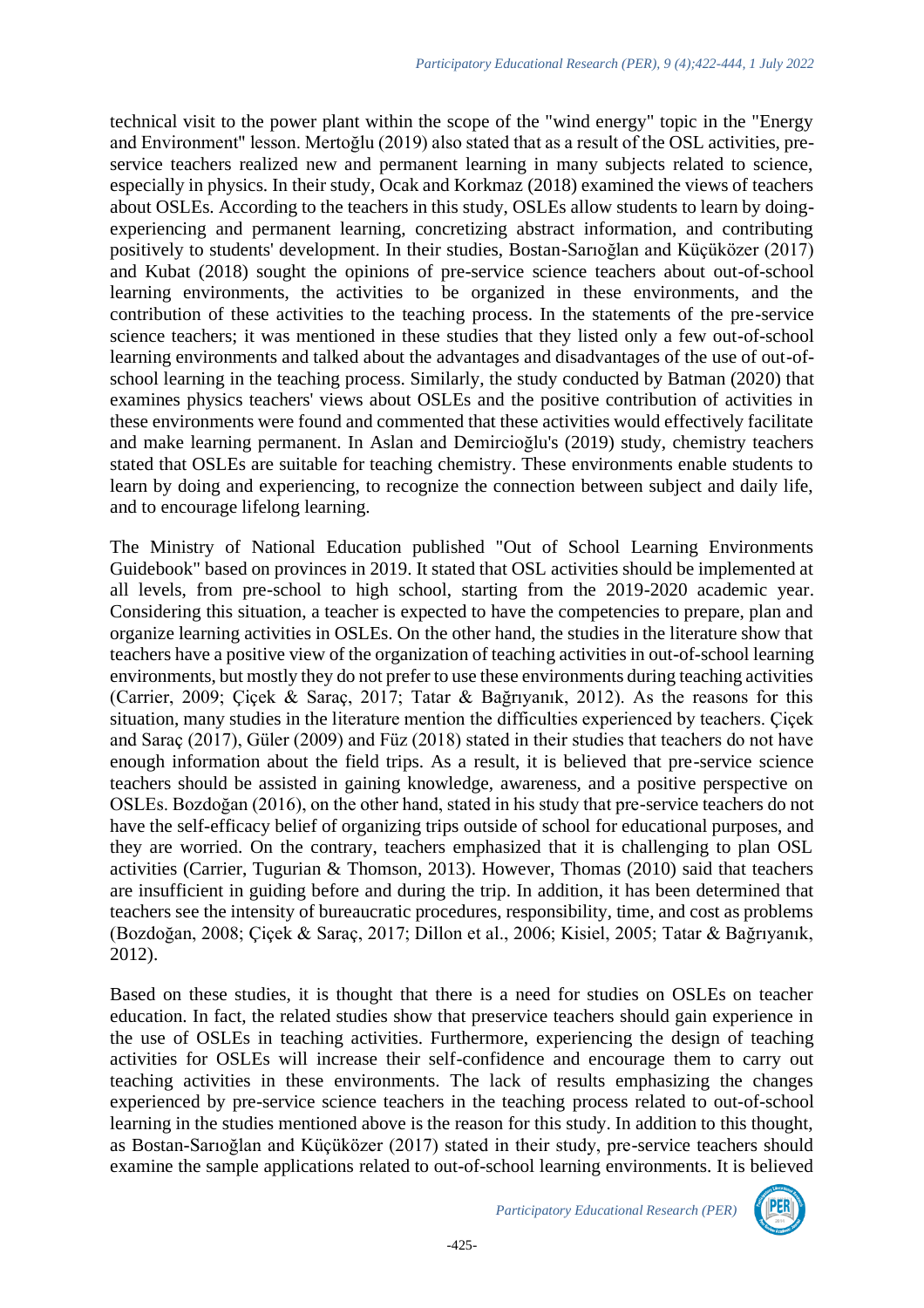that determining the experiences of pre-service teachers after a learning process designed with the content of out-of-school learning environments will shed light on researchers in terms of teacher education. Accordingly, the study is to investigate the impact of implementations developed within the framework of the course on the views of pre-service science teachers about OSL and their self-efficacy to organize teaching activities in these environments. The research question is: "How effective are the implementations produced within the context of the course on pre-service science teachers' opinions about out-of-school learning and their selfefficacy to arrange teaching activities in these environments on their self-efficacy to organize teaching activities in these environments?" is already filled out. Answers to the sub-problems listed below were sought within the context of this problem situation.

RQ1. What is the effect of the implementations within the framework of the course on the opinions of pre-service science teachers about out-of-school learning?

RQ2. What is the effect of the implementations within the framework of the course on the selfefficacy of pre-service science teachers to organize teaching activities in out-of-school learning environments?

# **Method**

This study was carried out within the framework of action research. According to Yıldırım and Şimşek (2013, p.333), action research is the process of collecting and analysing data in a planned manner to understand the problems found in the practice or the problem in the middle, prepared by a practitioner working in organizations himself or with a researcher, and to solve these problems. In action research, the problem is defined, solutions are sought, solutions are applied, evaluations are made, solutions are developed, and the best solution is sought (Büyüköztürk, Kılıç-Çakmak, Akgün, Karadeniz, & Demirel, 2011, p.18). Opportunities for action research participants to develop analytical thinking skills about their own practices, to ensure that they are open to new ideas and changes in education, to develop their decision-making and awareness skills, to make them look critically at teaching, to determine which methods are more appropriate, to gain knowledge and skills in research methods and practices (Pine, 2009). For this reason, in this study, a teaching process was designed (Figure-2) and the effectiveness of this designed process was tested so that pre-service science teachers could gain experience in out-of-school learning and teaching activities organized in these environments.

# *Study Group*

The study group was consisted of 38 pre-service science teachers (PSTs) in their last year of the department of science education in the education faculty of a state university and taking the course related to out of school learning. Two PSTs, however, were excluded from the study group due to difficulties in participating in the implementation process. The remaining 36 PSTs (30 females, 6 males, and aged 21-23) were determined as the study group.

# *Data Collection Tools*

The following data collection tools were used, within the scope of the study.

1) The Form of Pre-service Science Teachers' Opinion on OSL (PST-OOSL): This form contains four open-ended questions to evaluate PSTs' awareness of OSL and the applied teaching process. Related studies in the literature were reviewed while preparing the questions

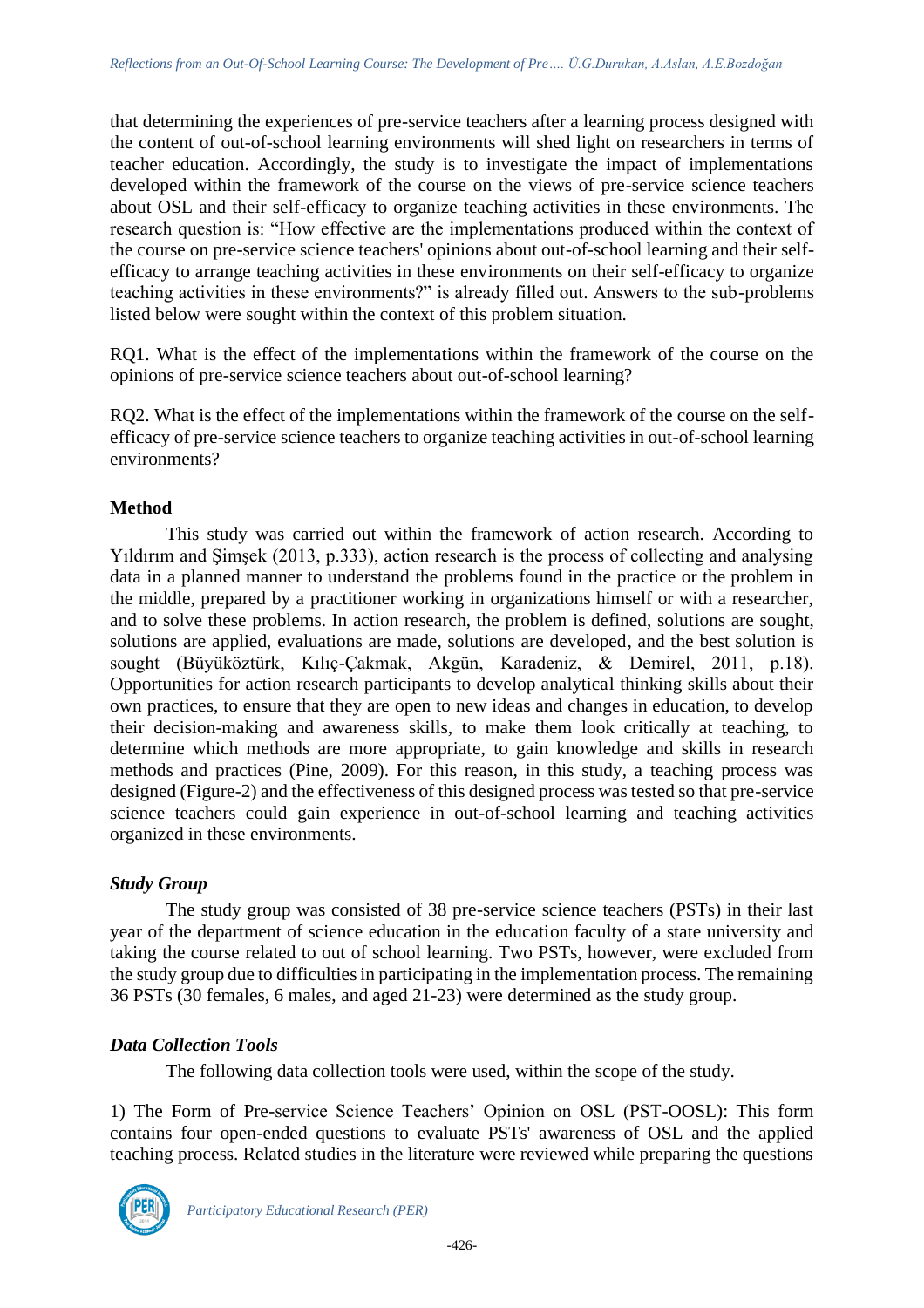in this form. In addition, at the beginning of this form, there are demographic questions about PSTs' age, and gender. The open-ended questions in the PST-OOSL are presented:

A. What is out-of-school learning? Please explain.

B. Have you ever taken a trip to an environment that can be used as an out-of-school learning environment? If your answer is yes, please briefly explain the content of this trip(s).

C. Give examples about out-of-school learning environments that can be utilized during educational activities.

D. Do you think you can benefit from out-of-school learning environments during educational activities? Please explain the reasons.

2) Experience Determination Form (EDF): This form, developed by Wishart and Triggs (2010) and adapted by Aslan (2015), has 17 positive (interactive, teamwork, social, etc.) and 11 negative (confusing, unnecessary, difficult, etc.) words which are thought to reflect participant experiences about the activities and environment. PSTs were asked to circle the 5 words that best reflected their experiences and then explain in detail why they chose these words under the table. With this, it was ensured that the opinions of all PSTs on OSL were taken in a short time. In addition, it was used in the study to reveal the experiences of PSTs.

3) The Informal Learning Environments Scale (ILES): The five-point Likert-type scale developed by Adıyaman (2019) has a single factor and 10 items (for example; "With my trips to museums, I better understand the world I live in by seeing, hearing and touching" and "Through my visits (zoos, water parks, botanical gardens, national parks, nature centers, etc.), I learn about many species of living things that I have never seen before"). The Cronbach Alpha reliability coefficient of the scale was found to be 0.96. After confirmatory factor analysis  $(\chi^2/\text{sd}=2.601, \quad \text{RMSEA}=0.071, \quad \text{SRMR}=0.0409, \quad \text{GFI}=0.960, \quad \text{AGFI}=0.915, \quad \text{CFI}=0.969,$ NFI=0.951), it was decided that the scale was applicable. It was used to reveal the PSTs' perspectives on OSL before and after the relevant application.

4) Self-Efficacy Belief Scale for Planning and Organizing Educational Trips to Out of School Settings (SEBS-POET-OSL): The five-point Likert-type scale developed by Bozdoğan (2016), consisting of five factors and 30 items. The scale's Cronbach Alpha reliability coefficient was found to be 0.93. It was used in the study to reveal PSTs' self-efficacy beliefs before and after the application.

# *Implementation Process*

The study was conducted with 36 senior PSTs who enrolled in the course during the spring term of the 2019-2020 academic year, face-to-face for the first four weeks, and distance education for the following 10 weeks. The implementation process took 14 weeks in total, and the content of the study and the course are explained in Figure 2.

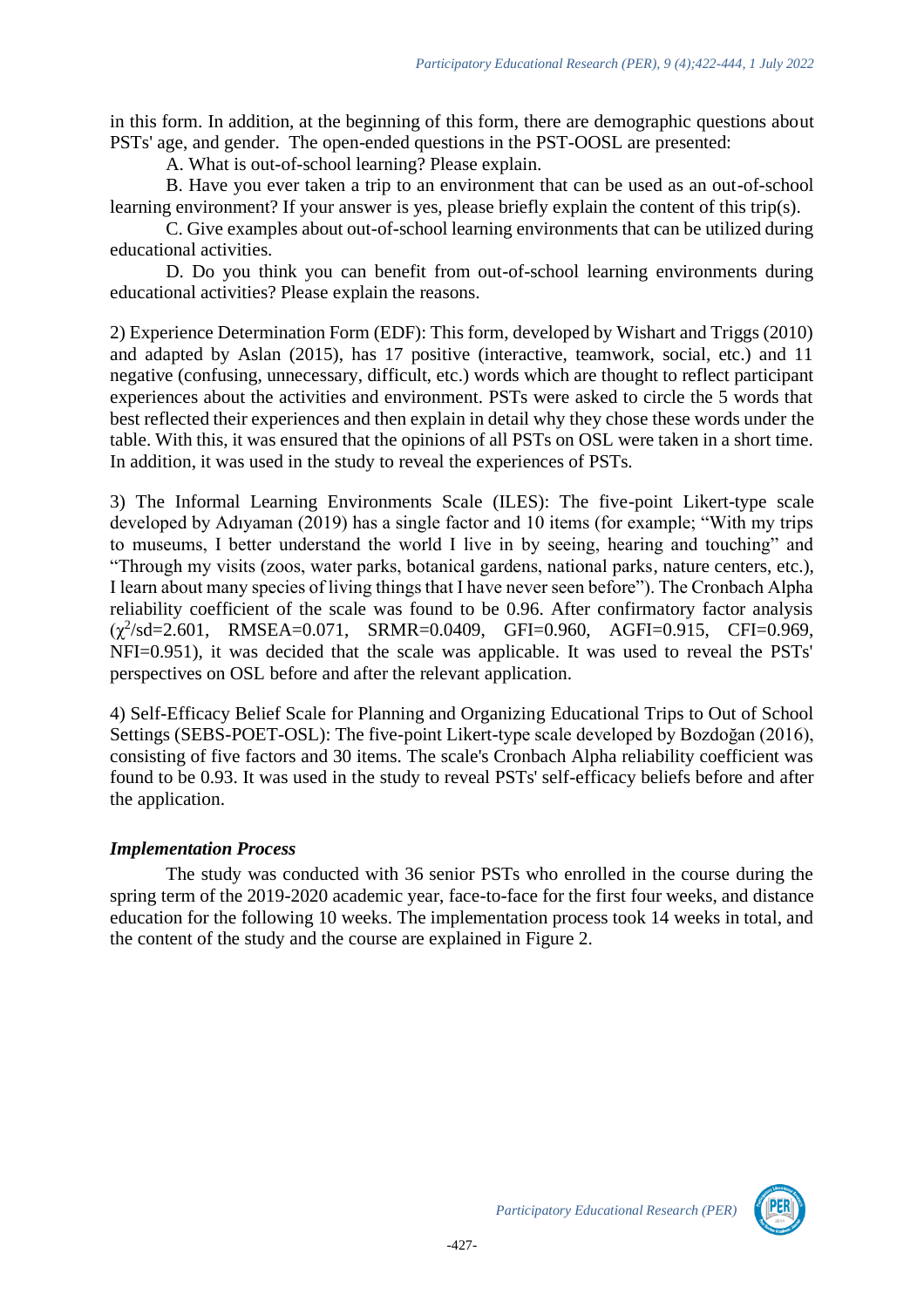|                      | · Information meeting about the study                                                                      |
|----------------------|------------------------------------------------------------------------------------------------------------|
|                      | · Sharing course content                                                                                   |
| 1 <sup>st</sup> Week | • Pre-test of data collection tools                                                                        |
|                      |                                                                                                            |
|                      | . What is out-of-school learning (OSL)?                                                                    |
|                      |                                                                                                            |
| $2nd$ Week           | • The importance of OSL                                                                                    |
|                      | • The positive and negative aspects of the use of OSL activities in the teaching process                   |
|                      |                                                                                                            |
|                      | • Examination of out-of-school learning environments (OSLEs) (Museum, historical and cultural places,      |
|                      | art center) and the studies carried out in these environments                                              |
| 3rd Week             | • Visited for the virtual tour of museum and historical place                                              |
|                      |                                                                                                            |
|                      |                                                                                                            |
|                      | • Examination of OSLEs (Research centre, science centre, planetarium, technopark) and studies carried      |
|                      | out in these environments                                                                                  |
| 4 <sup>th</sup> Week | • Visited for the virtual tour of science center                                                           |
|                      |                                                                                                            |
|                      |                                                                                                            |
|                      | • Examination of OSLEs (University, various educational institutions, library) and the studies carried out |
| 5 <sup>th</sup> Week | in these environments                                                                                      |
|                      |                                                                                                            |
|                      |                                                                                                            |
|                      | • Examination of OSLEs (National, thematic, parks and gardens, power plants, sports fields) and the        |
|                      | studies carried out in these environments                                                                  |
| $6th$ Week           | • Visited for the virtual tour of zoo and power plant station                                              |
|                      |                                                                                                            |
|                      | • Examination of OSLEs (organizations in various fields such as health, industry) and the studies carried  |
|                      | out in these environments                                                                                  |
| $7th$ Week           | • Visited for the virtual tour of factory                                                                  |
|                      |                                                                                                            |
|                      |                                                                                                            |
|                      |                                                                                                            |
|                      |                                                                                                            |
|                      | • Activities to be done in OSLEs                                                                           |
| 9 <sup>th</sup> Week | • Review sample activities                                                                                 |
|                      |                                                                                                            |
|                      |                                                                                                            |
|                      | • Evaluation of activities in OSLEs                                                                        |
| 10 <sup>th</sup>     | • Review sample evaluation activities                                                                      |
| Week                 |                                                                                                            |
|                      |                                                                                                            |
|                      |                                                                                                            |
|                      | • Preparing a trip plan for OSL activities                                                                 |
| $1\,$ 1 th           | • Review sample trip plans                                                                                 |
| Week                 |                                                                                                            |
|                      |                                                                                                            |
|                      | • Preparing a trip plan for OSL activities                                                                 |
| $12^{th}$            | • Review sample trip plans                                                                                 |
| Week                 | • Answering the questions of PSTs about the subject by the researchers and giving feedback                 |
|                      |                                                                                                            |
|                      |                                                                                                            |
|                      | • Preparation of course plans for OSL activities                                                           |
| 13 <sup>th</sup>     | • Review sample course plans                                                                               |
| Week                 |                                                                                                            |
|                      |                                                                                                            |
|                      | • Preparation of course plans for OSL activities                                                           |
|                      | • Review sample course plans                                                                               |
| 14 <sup>th</sup>     | • Answering the questions of the PSTs about the subject by the researchers and giving feedback             |
| Week                 |                                                                                                            |
|                      |                                                                                                            |
|                      | • Post-tests of data collection tools                                                                      |
| 15 <sup>th</sup>     | • Evaluation of the course by PSTs                                                                         |
| Week                 |                                                                                                            |
|                      |                                                                                                            |

# Figure 2. The course contents

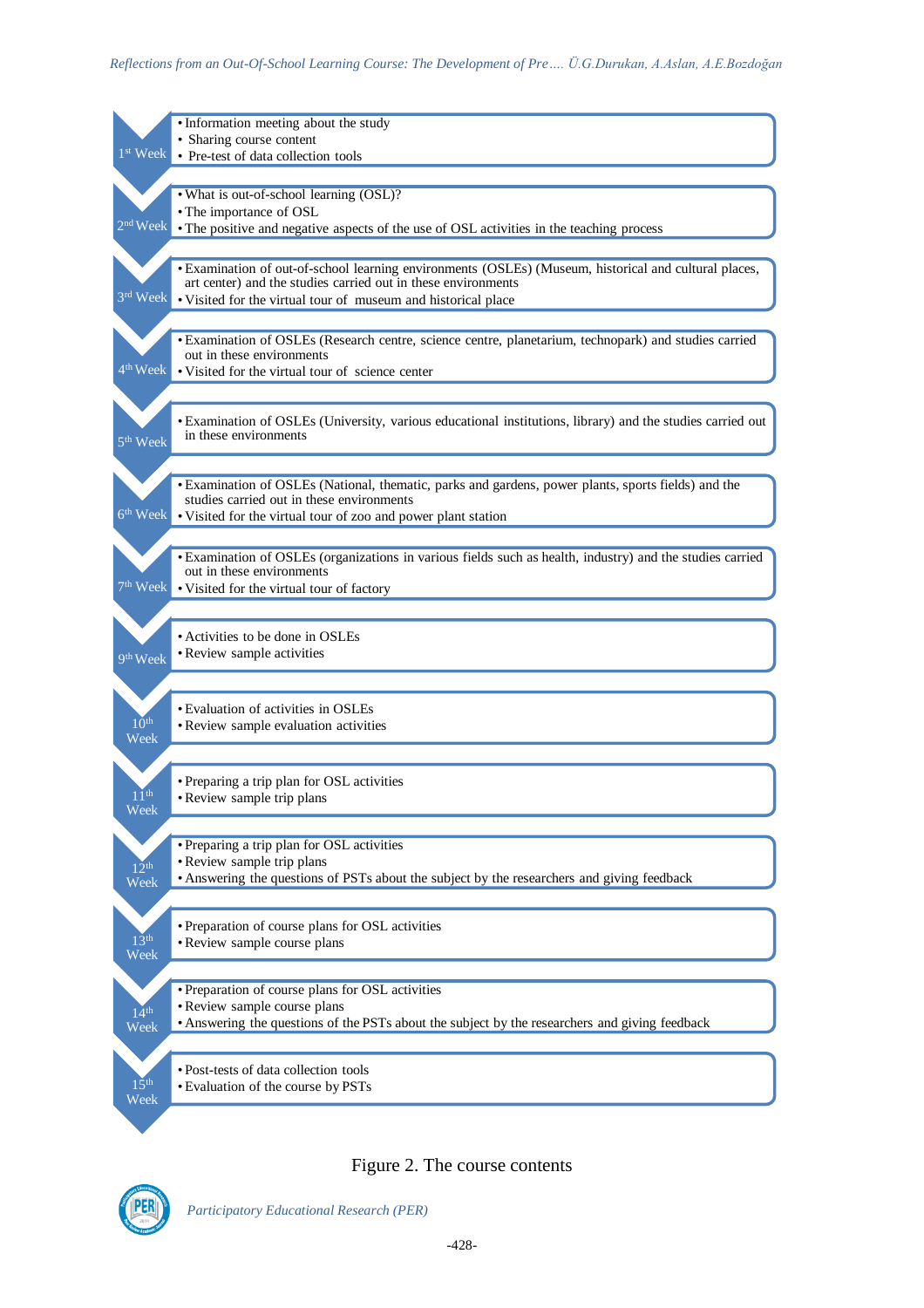In the course, the OSL concept and OSLEs were introduced in the first seven weeks, and the studies carried out in these environments were examined. In seven weeks following the eighth week, which is the midterm week, the learning activities to be carried out in OSLEs and the methods for evaluating these activities are explained. In addition, the processes of preparing trip and course plans for OSLEs were discussed, and the examples of trip and course plans prepared for OSL activities were examined. Besides, because of the pandemic, the virtual tours for OSLEs were used in the course for becoming an example for pre-service science teachers and in these virtual tours, what kind of activities can be planned was discussed. Finally, the researchers provided feedback on the trip and course plans prepared by the PSTs (Figure 2).

# *Data Analysis*

The data from the scales were analysed using statistical analysis methods, whereas the data from other data collection tools were analysed by descriptive analysis. The descriptive analysis, on the other hand, was used to analyse the data from the PST-OOSL and the EDF. The answers given to the PST-OOSL's questions were coded and gathered under common themes. Two researchers first made the analysis, and the analysis was finalized after being checked by another researcher. The percentage of agreement between researchers was calculated with Miles and Huberman (1994)'s the percentage of agreement formula (Percent of agreement  $= [Agreement/Disagreement+Agreement]*100)$  to determine the study's reliability. This value was determined as 0.92. In the analysis of the data from the EDF, a table of frequency and percentage values was created for each word selected by the PSTs. At the same time, examples of different PSTs' expressions explaining the reasons for choosing these words are presented.

The data from the SEBS-POET-OSL and the ILES were analysed using the SPSS 25.0 package program. The data were first subjected to normality and variance homogeneity tests. Within the framework of the results of these tests, the dependent t-test was then used to compare the scores of the pre-test and post-test.

To increase the validity of the analysis, examples from the PSTs' statements were used to present the findings. The PSTs were given the codes PST1, PST2, PST3, ..., PST36 while presenting these statements. During this coding, pre-test/post-test applications were also taken into account as a data source. The letters' pr' for the pre-test and 'po' for the post-test were added in front of the codes (for example, prPST1: pre-test/pre-service science teacher 1 and poPST1: post-test/pre-service science teacher 1).

#### **Results**

The results of the study are presented under this title within the framework of the data collection tools.

# *Results from The Form of Pre-service Science Teachers' Opinion on OSL*

The PSTs' answers to the questions in the PST-OOSL in the pre and post-tests were analysed based on questions and summarized in appropriate tables. The definitions of the PSTs regarding the concept of OSL, which is the first question of the PST-OOSL, are presented in Table 1.

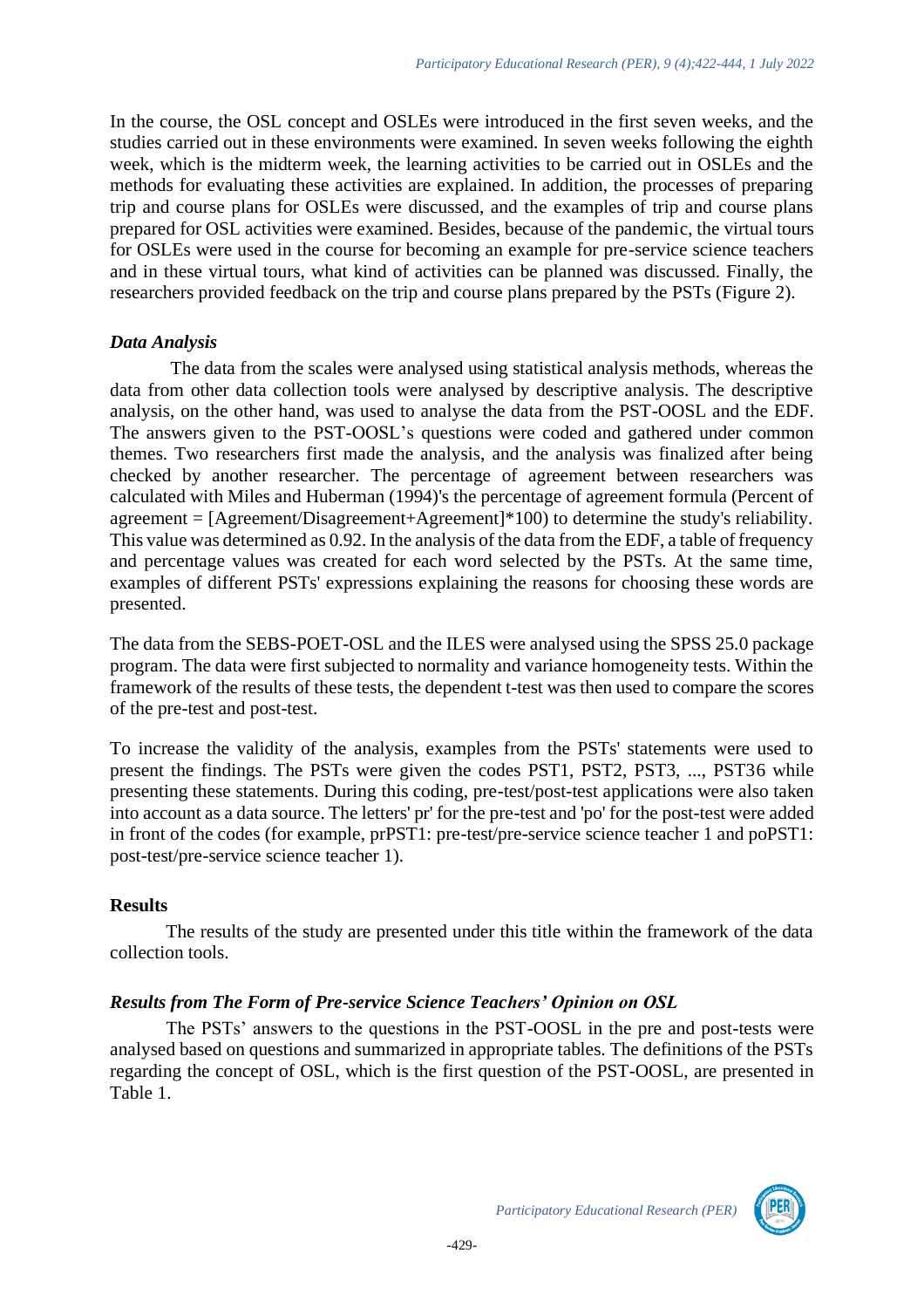| <b>Themes</b>                  | Codes                                                               | Pre-test | Post-Test |
|--------------------------------|---------------------------------------------------------------------|----------|-----------|
| The<br>environments            | The learning environment we create outside of school 15             |          | 19        |
| which are outside of<br>school | Anywhere outside of school                                          |          |           |
| Content of learning            | Unplanned and unscheduled learning environment<br>outside of school |          |           |
| activities                     | Planned and programmed learning environment<br>outside of school    |          |           |
| Visited places                 | The places we travel                                                |          |           |

Table 1. The PSTs' definitions of OSL

It is seen in Table 1 that the PSTs explained OSL under three themes and four codes in the pretest. The PSTs generally defined OSL as "the learning environment we create outside of school" and "any place outside of school". Sample expressions from the PSTs' explanations are presented below.

*"Providing more effective and more permanent education by doing out-of-school learning in places where it is possible to see the places mentioned in the curriculum (prPST29- The learning environment we create outside of school)"*

*"A more unplanned and unscheduled teaching environment outside the school (prPST3- Unplanned and unscheduled learning environment outside of school)"*

*"Organizing trips to places such as museums and factories outside of school (prPST8- The places we travel)"*

*"Any imaginable environment outside the school roof (prPST12- Anywhere outside of school)"*

It is seen that PSTs defined the concept of OSL under two themes and two codes in the posttest (Table 1). While the majority of the PSTs define OSL as learning environments that we create outside of school, the rest of the pre-service science teachers described it as a planned and programmed learning environment outside the school. An example of this definition can be given as the expression *"Ensuring that students learn by living, experiencing or observing*  within the framework of a plan and program in out-of-school environments to support *permanent and more effective learning (poPST2)"*.

The second question in the PST-OOSL; "Have you ever taken a trip to an environment that can be used as an out-of-school learning environment? If your answer is yes, please briefly explain the content of this trip(s)" were asked to the PSTs. The PSTs who answered 'Yes' and visited OSLEs were presented in Table 2.

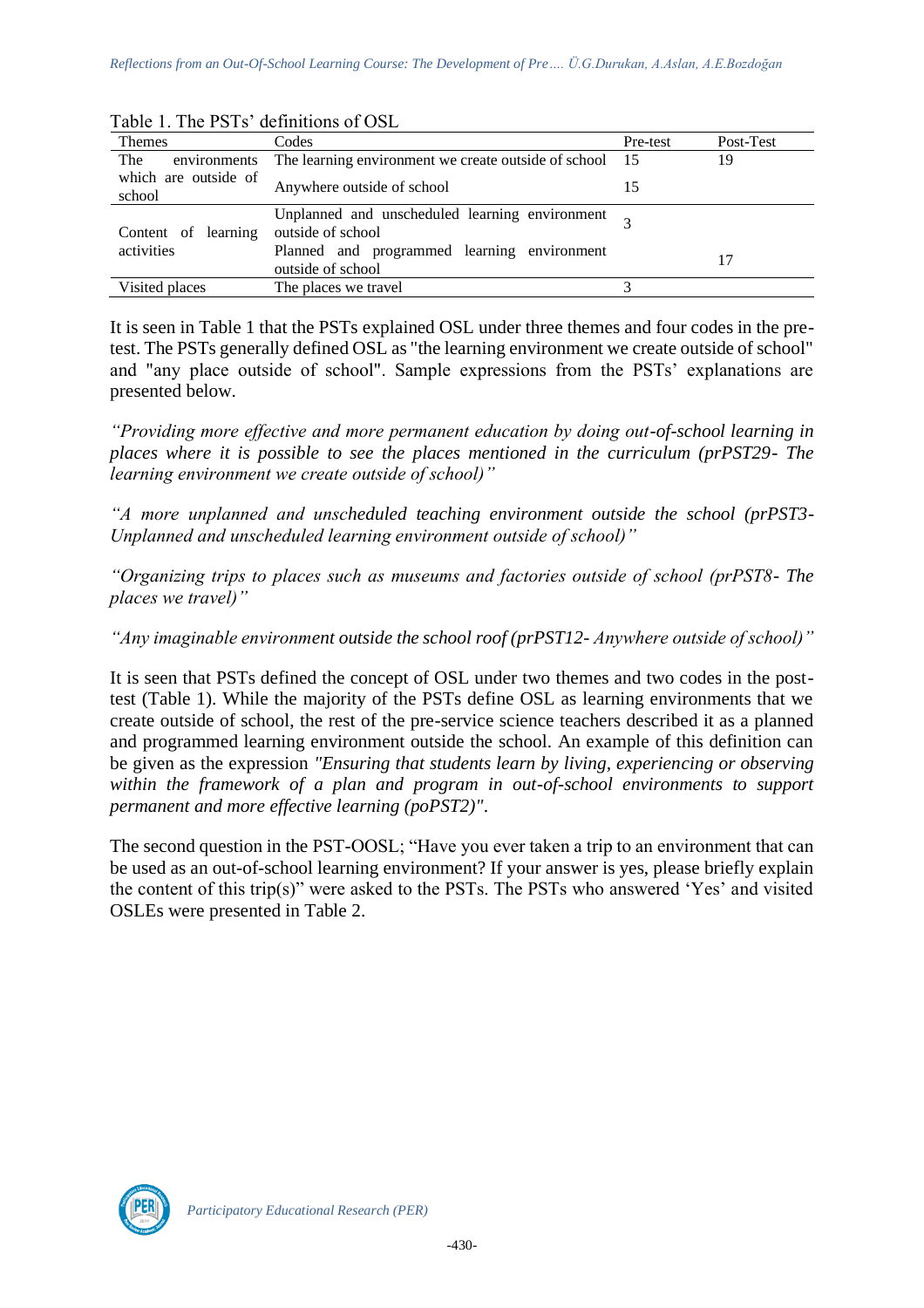| <b>OSLEs</b>                              |                                | For instructive<br>purposes | For individual purposes |
|-------------------------------------------|--------------------------------|-----------------------------|-------------------------|
| <b>Museums</b>                            | Museum                         |                             | 16                      |
| Science<br>research<br>and                | Planetarium                    |                             | 4                       |
| centers                                   | Science Center                 |                             | 2                       |
| Historical And Cultural<br>Places         | <b>Historical Place</b>        |                             | 7                       |
| Libraries                                 | Library                        |                             |                         |
| <b>Industrial Establishments</b>          | Factory                        |                             | $\overline{2}$          |
|                                           | <b>Recycling Facility</b>      |                             |                         |
|                                           | Zoo                            |                             | 10                      |
| National and Thematic<br>Park and Gardens | <b>National Park</b>           |                             | 2                       |
|                                           | Camp                           |                             |                         |
| Various Institutions and<br>Organizations | Cinema                         |                             | 2                       |
| Educational<br>Various                    | <b>Public Education Center</b> |                             |                         |
| Organizations                             | Schoolyard                     |                             |                         |

#### Table 2. OSLEs visited by PSTs

Table 2 shows that the PSTs frequently had trips to museums  $(f=16)$ , zoos  $(f=10)$ , historical places  $(f=7)$  and planetariums  $(f=4)$  for individual purposes. Three PSTs visited these environments for instructive purposes. According to the twelve PSTs in the study group (PST8, PST13, PST20, PST22, PST23, PST25, PST26, PST28, PST30, PST33, PST35, PST36), they had never been in an OSLE in their trips before. The examples provided by the PSTs to the OSLEs that can be used during the educational activities in the PST-OOSL are summarized in Table 3.

| $2.14412 \times 10^{-12}$              |                                        |                |                |
|----------------------------------------|----------------------------------------|----------------|----------------|
| Themes                                 | <b>OSLEs</b>                           | Pre-test       | Post-Test      |
| Museums                                | Museum                                 | 25             | 33             |
|                                        | Science Center                         | 9              | 21             |
| Science and research centers           | Planetarium                            | 9              | 18             |
|                                        | Art Center                             |                | 10             |
| Art centers                            | <b>Science Exhibits</b>                | 1              |                |
| Technoparks                            | Technopark                             |                | 10             |
| <b>Historical And Cultural Places</b>  | <b>Historical And Cultural Place</b>   | $\overline{2}$ | 10             |
| Libraries                              | Library                                |                | 10             |
| Natural Protected Area and Ruins       | Natural Protected Area and Ruin        |                | 13             |
|                                        | <b>Industrial Establishment</b>        | 3              | 17             |
| <b>Industrial Establishments</b>       | Factory                                | 4              | 18             |
|                                        | Mill                                   |                |                |
| Universities                           | University                             |                | 5              |
|                                        | Zoo                                    | 15             | 15             |
|                                        | <b>Botanical Park/Garden</b>           | 3              | 12             |
| Thematic Park and<br>National<br>and   | Aquarium                               |                | 8              |
| Gardens                                | <b>National Park</b>                   |                | 9              |
|                                        | Theme<br>Park<br>(Skateboard)<br>Park. |                |                |
|                                        | Funfair)                               |                | 3              |
|                                        | Nature                                 |                |                |
| Various Institutions and Organizations | Non-Governmental<br>Organizations      |                | $\overline{2}$ |
|                                        | (AFAD)                                 |                |                |
| <b>Healthcare Organizations</b>        | Hospital                               |                | 3              |
| <b>HEPP</b> and Power Plants           | Power Plant                            | 1              | 12             |
| <b>Sports Areas</b>                    | Stadium                                |                | 1              |
| Various Educational Organizations      | <b>Public Education Centers</b>        | 4              |                |

#### Table 3. Examples provided by PSTs to OSLEs

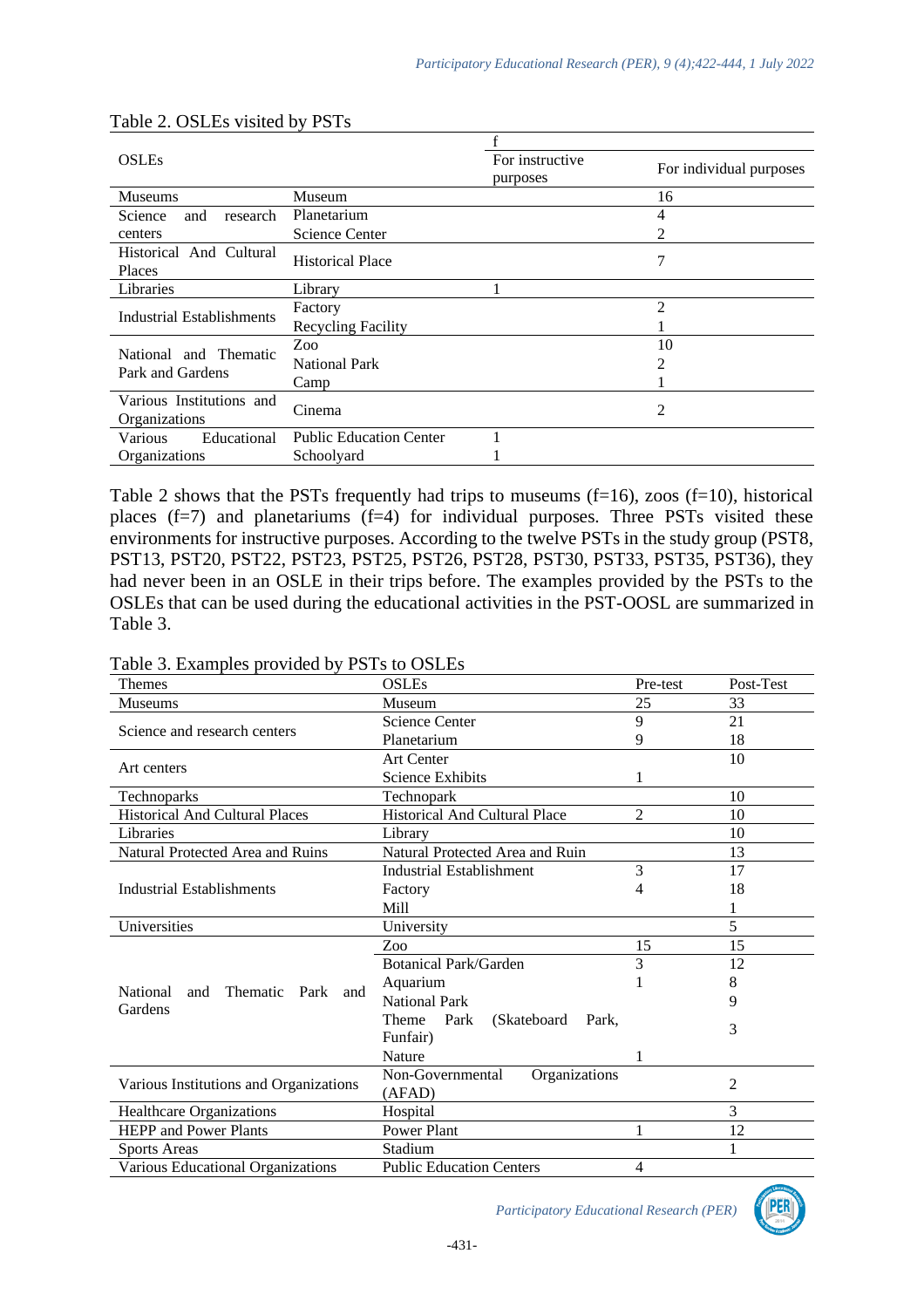|        | Courses       | ∸ |  |
|--------|---------------|---|--|
|        | Schoolyard    | ↩ |  |
|        | Seminar       |   |  |
|        | Home          |   |  |
| Others | Social Clubs  | 4 |  |
|        | <b>Street</b> |   |  |

It has been determined that the examples provided by the PSTs to the OSLEs that can be benefited during the educational activities are categorized into sixteen themes. In the pre-test, the PSTs frequently expressed the museum  $(f=25)$ , zoo  $(f=15)$ , a planetarium  $(f=9)$ , and science center (f=9) as an OSLE. The examples provided by the PSTs to the OSLEs that can be used during their educational activities are frequently museum (f=33), science center (f=21), factory  $(f=18)$ , a planetarium  $(f=18)$ , industrial/industrial establishment.  $(f=17)$ , zoo  $(f=15)$ , natural protected area and ruins (f=13), botanical garden (f=12), power plants (f=12), art center (f=10), historical and cultural places (f=10), library (f=10) and technopark (f=10) in post-test. The last question in the PST-OOSL; "Do you think you can benefit from out-of-school learning environments during educational activities? Explain the reasons" were asked. The PSTs' reasons for using OSLEs are summarized in Table 4.

| Themes                                     | Codes                                             | Pre-test       | Post-Test      |
|--------------------------------------------|---------------------------------------------------|----------------|----------------|
|                                            | Allows learning by doing                          | 14             | 19             |
|                                            | Provides permanence of knowledge                  | 11             | 22             |
| Contributing<br>to                         | Relates learning to daily life                    | 9              | 14             |
| learning/learning                          | Active learning is provided                       |                | 5              |
| process                                    | Provides an interactive learning environment      |                |                |
|                                            | Supports formal education                         |                | 6              |
|                                            | Provides a better understanding of topics         | 7              | 16             |
| subject-<br>Supporting                     | Embodies the abstract concepts                    | 2              | 13             |
|                                            | Reinforces the topic                              | 2              | 2              |
| concept teaching                           | Learn a variety of information                    | $\overline{2}$ |                |
|                                            | Offers rich content                               |                | 3              |
|                                            | Have fun/learn with pleasure                      | $\overline{4}$ | 12             |
| affective<br>Supporting                    | Grabs students' attention                         | 2              | 6              |
| features                                   | Motivates the student                             | $\overline{2}$ | 5              |
|                                            | Encourages learning/Increases desire to learn     |                | 2              |
|                                            | Supports them to be science literate              |                | 3              |
| Contributing<br>to<br>outcomes of learning | They can learn many gains in the same process.    |                | 2              |
|                                            | Establishes interdisciplinary relationships       |                |                |
| process                                    | Increases academic achievement                    |                |                |
| Accessing information                      | Gets first-hand knowledge                         |                |                |
| and<br>supporting<br>this<br>process       | Supports the student to construct their knowledge |                |                |
|                                            | Develops science process skills                   |                | $\overline{c}$ |
| Developing skills<br>in                    | Improves observation ability                      |                |                |
| different fields                           | Improves social skills                            |                |                |
|                                            | Contributes to creative thinking                  |                |                |
|                                            | Gains critical thinking skills                    |                |                |

Table 4. PSTs' reasons for using OSLEs

The PSTs' reasons for using OSLEs during their educational activities categorized under the six themes. In the pre-test, the codes under the themes of contributing to learning/learning process, supporting subject-concept teaching, and supporting affective features were mentioned by PSTs. Learning by doing  $(f=14)$ , because it ensures the permanence of knowledge  $(f=11)$ , because it helps students relate what they know to daily life (f=9) and what is taught in these

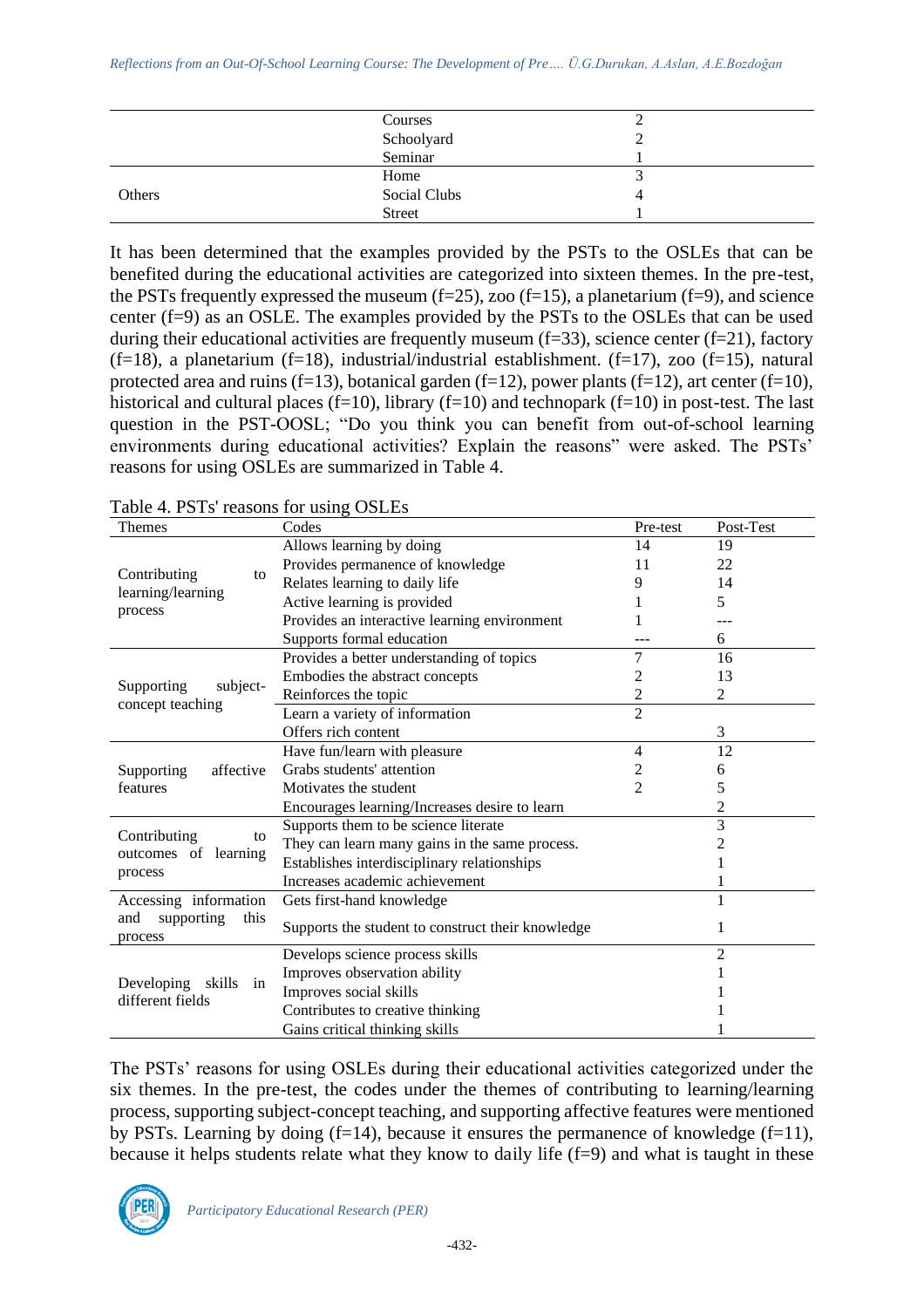environments in pre-test. It was found that they preferred it  $(f=7)$  because it provided a better understanding of the subjects (Table 4). The examples of PSTs' explanations are presented below.

*"We can definitely benefit from these. For example, students can be taken to the planetarium whilst teaching astronomical terms. Thus, it is ensured that many abstract concepts are concretized (prPST10- Embodies the abstract concepts)"*

*"Yeah. … For example, I can take advantage of the classification of living things by organizing trips to the zoo or botanical parks with the students to reinforce the subject (prPST12*-*Allows learning by doing)"*

In the post-test, the codes are categorized under the six themes. Because the PSTs ensure the permanence of knowledge during the execution of teaching activities  $(f=22)$ , provide learning by doing  $(f=19)$ , enable students to understand the subjects better  $(f=16)$ , associate what they learn with daily life  $(f=14)$ , provide concretization of the subjects.  $(f=13)$  and because they learned with fun/taste (f=12) that they wanted to use it (Table 4) in post-test. The examples of PSTs' explanations are presented below.

*"Yeah. In fact, out-of-school learning environments support the subject we teach at school. For example, while I was teaching the Solar system and beyond unit, I would have made the subject more attractive by integrating it with a planetarium trip during the exploration phase of the lesson (poPST1- Grabs students' attention- Supports formal education)"*

*"Yes, I think I will benefit from it as I believe it will help students learn science subjects permanently. For example, in grade 5, I might take my students to the zoo to classify living things. … I will encourage students to become science literate by introducing them to objects. … (poPST19- Provides permanence of knowledge- Encourages learning/Increases desire to learn)"*

*"I think I can benefit. For example, I think that I will provide more permanent and easy-tolearn learning by taking students to a soap factory or factories where chemicals such as bleach and detergent are produced, getting ideas about the cleaning materials that students use in daily life, making concrete observations and examining them. … I try to ensure that the student develops his/her observation ability, grows as a social individual, strengthens his/her communication skills, and learns from his/her own experiences (poPST26-Relates learning to daily life - Have fun/learn with pleasure)".*

# *Results from the Experience Determination Form*

The words chosen by the PSTs in the EDF are presented in Table 5.

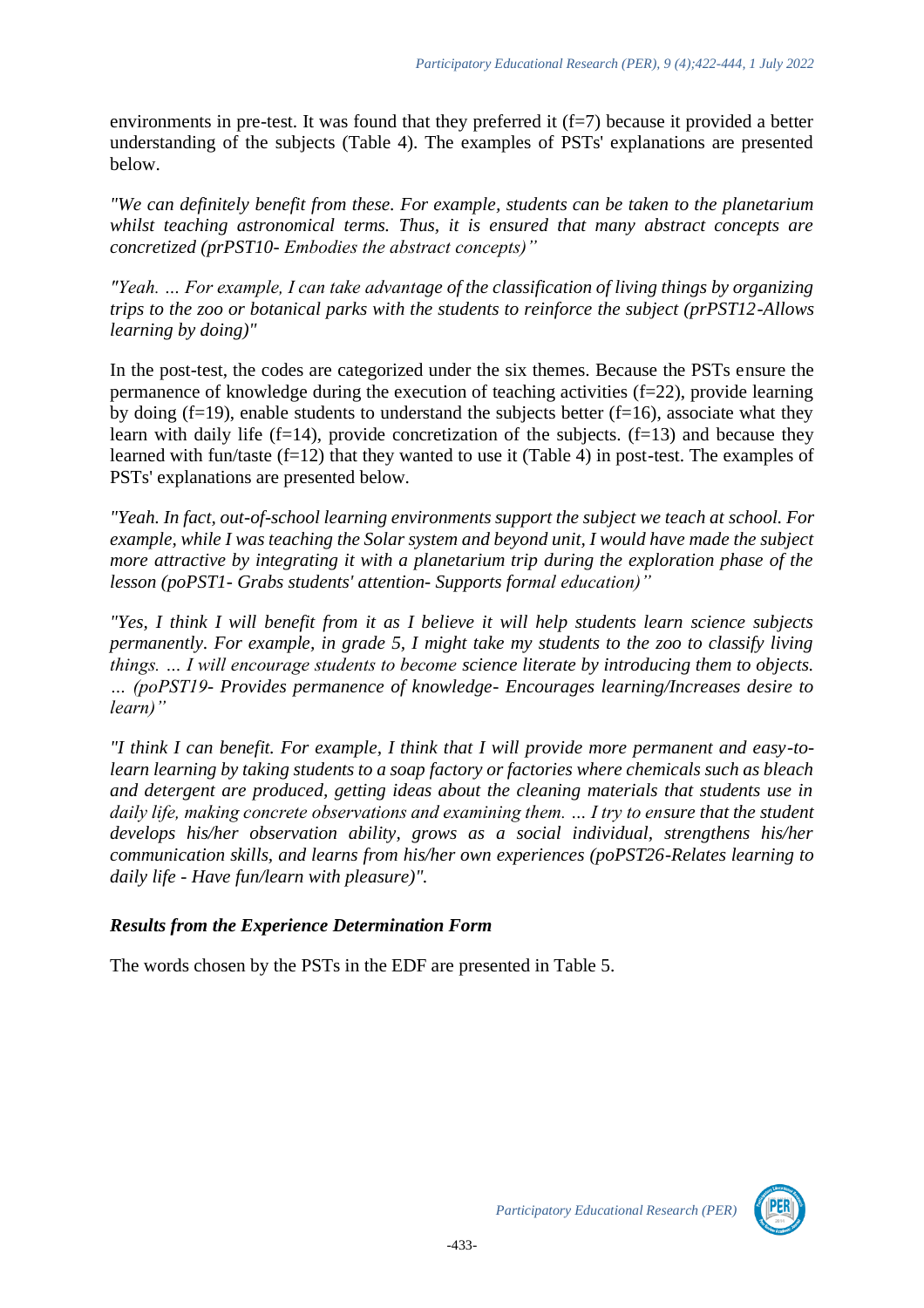| Words        | Pre-test       | Post-test      |  |
|--------------|----------------|----------------|--|
| Entertaining | 26             | 34             |  |
| Instructive  | 22             | 29             |  |
| Social       | 19             | 22             |  |
| Interactive  | 18             | 22             |  |
| Experience   | 16             | 18             |  |
| Motivating   | 15             | 26             |  |
| Enjoyable    | 14             | 23             |  |
| Beneficial   | 10             | 13             |  |
| Creative     | 9              | 27             |  |
| Different    | 8              | 11             |  |
| Various      | 8              | 7              |  |
| Interesting  | 6              | $\overline{4}$ |  |
| Teamwork     | 5              | $\overline{4}$ |  |
| Explanatory  | $\overline{c}$ | 15             |  |
| Easy         | $\overline{2}$ |                |  |
| Amazing      |                |                |  |
| Tough        |                | 8              |  |
| Complicated  |                | 4              |  |

Table 5. Words chosen by the PSTs in the EDF

In the pre-test, the PSTs who responded to the EDF were often entertaining  $(f=26)$ , instructive  $(f=22)$ , social  $(f=19)$ , interactive  $(f=18)$ , experience  $(f=16)$ , motivating  $(f=15)$ , enjoyable  $(f=14)$ and beneficial (f=10), expressing their expectations for OSL activities. Sample expressions of the PSTs ' expectations about the course are presented below.

*"I will learn that the excursions are diverse (e.g., museums, science centers). I think that we will discuss the stages of the trips interactively in the classroom. I believe that all of these activities we do will be important experiences for our future life (entertaining, instructive, experience, diverse, interactive, prPST10)"*

*"Because it is an out-of-school activity, it is an experience that includes teamwork through interaction with our friends. At the same time, students will be motivated, and their success will increase with the trips (teamwork, motivating, experience, useful, interactive, prPST15)"*

In the post-test, the PSTs were often entertaining  $(f=34)$ , instructive  $(f=29)$ , creative  $(f=27)$ , motivating (f=26), enjoyable (f=23), social (f=22), interactive. (f=22), experience (f=18), explanatory (f=15), beneficial (f=13) and different (f=11) words as the words that best express their experiences. Sample statements from the PSTs' experiences with the course are presented below.

*"While preparing my travel plans, I discovered places I did not know and had fun. While describing an outcome in an out-of-school learning environment, students can be even more motivated by interacting there one-on-one, and we can witness many creative ideas at that time. Going to an environment that students have never seen before will make that environment more interesting and will motivate the student's sense of curiosity more (entertaining, interesting, creative, motivating, interactive, poPST1)"*

*"It is different because apart from the usual classroom lessons, it makes education fun by making it fun. It is social because it enables learning and discovering, communicating with* 

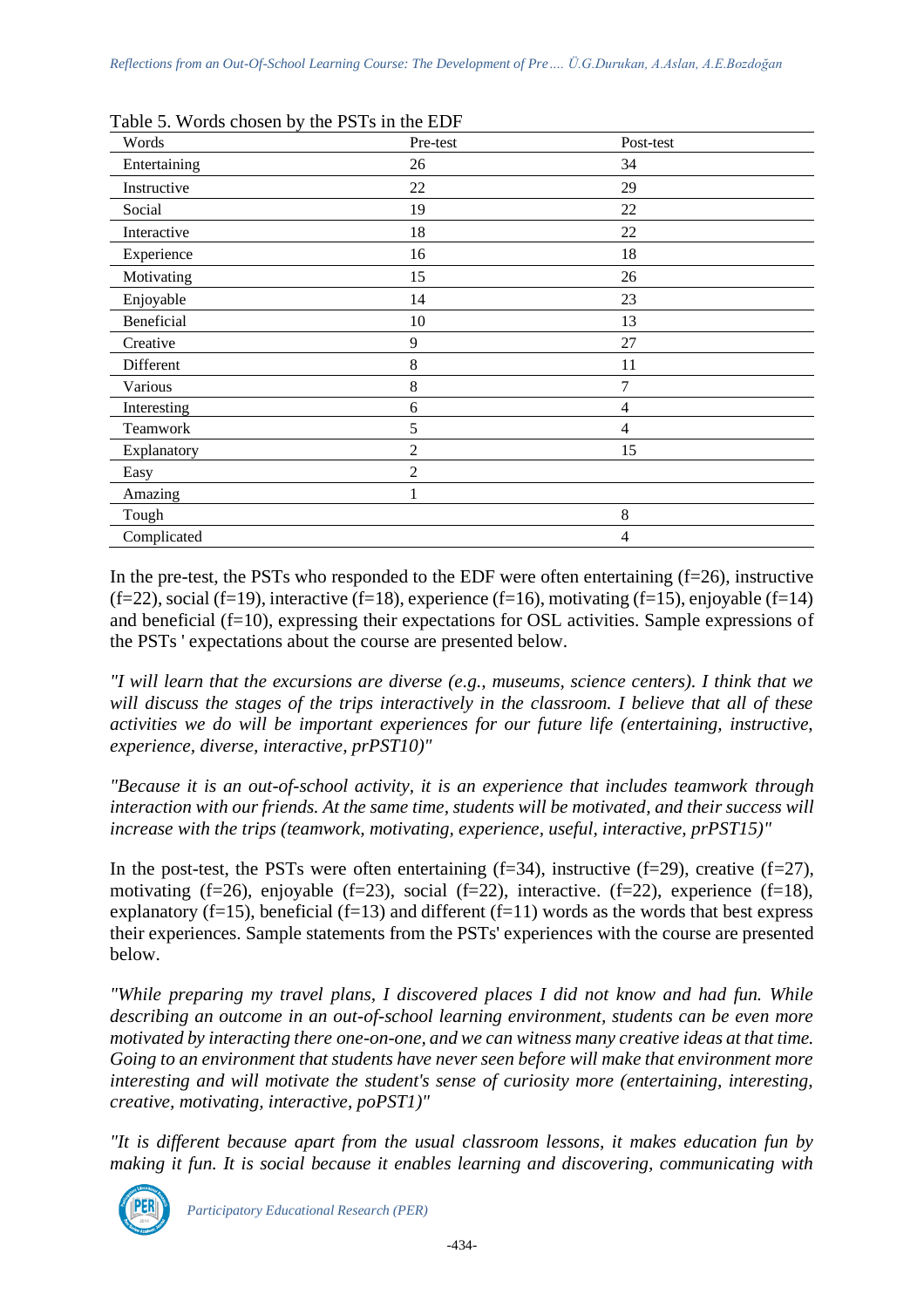*people, and exchanging views during the trip. It's fun because it's always more fun to learn by doing and experiencing new places and information. It is instructive because it allows us to gain permanent knowledge by seeing and interpreting the subject acquisitions, we see at school without realizing it outside of school. Experience because the information learned by doing takes place in permanent memory and records the information without being aware. It enables us to gain experiences that will be used in life in the future (different, social, entertaining, instructive, experience, poPST29)"*

#### *Results from the Informal Learning Environments Scale*

The pre and post-tests' scores of the PSTs from ILES were analysed with the dependent t-test. The results from this analysis are presented in Table 6.

| <b>Tests</b> |    |       | sd   | df |          |      |  |
|--------------|----|-------|------|----|----------|------|--|
| Pre-test     | 36 | 41,94 | 6,27 | 35 | $-4,054$ | ,000 |  |
| Post-test    | 36 | 46,06 | 4,13 |    |          |      |  |

Table 6. Dependent t-test analysis results of the data from the ILES

It was determined that there was a statistically significant increase in favour of the post-test in the PSTs' perceived from the ILES scale scores  $[t_{(35)}=-4,054, p<0.01]$ . When the pre-test  $(X=41.94)$  and post-test  $(X=46.06)$  mean scores taken from the scale were compared, an increase was observed between the averages in favour of the post-test.

# *Results from the Self-Efficacy Belief Scale for Planning and Organizing Educational Trips to Out of School Settings*

The total self-efficacy belief scores of the PSTs from SEBS-POET-OSL were analysed with the dependent t-test. In Table 7, the results of this analysis are presented.

| <b>Tests</b> | N  |       | sd   | đt | Table 7. Dependent t-wst analysis results of the data obtained from the SEDS-T OET-OSE |      |  |
|--------------|----|-------|------|----|----------------------------------------------------------------------------------------|------|--|
| Pre-test     | 36 | 91.89 | 9.04 | 35 | $-3.268$                                                                               | .002 |  |
| Post-test    | 36 | 97.22 | 5.03 |    |                                                                                        |      |  |

Table 7. Dependent t-test analysis results of the data obtained from the SEBS-POET-OSL

It was determined that there was a statistically significant difference in favour of the post-test in the self-efficacy belief scores of the PSTs in organizing educational trips outside of school [ $t_{(35)}=-3.268$ , p<.01]. Furthermore, when the pre-test (X=91.89) and post-test (X=97.22) mean scores of self-efficacy belief scores were compared, an increase was observed between the averages in favour of the post-test's scores.

# **Discussion and Conclusion**

The results obtained from this study show that the practices, reviews and feedbacks within the content of the course effectively raise the PSTs' awareness about OSL and their selfefficacy in organizing educational activities in OSLEs. According to SEBS-POET-OSL results, it can be interpreted as the content of the course and the activities carried out increase the selfefficacy beliefs of PSTs to plan and organize educational trips to the OSLEs. It can be said that

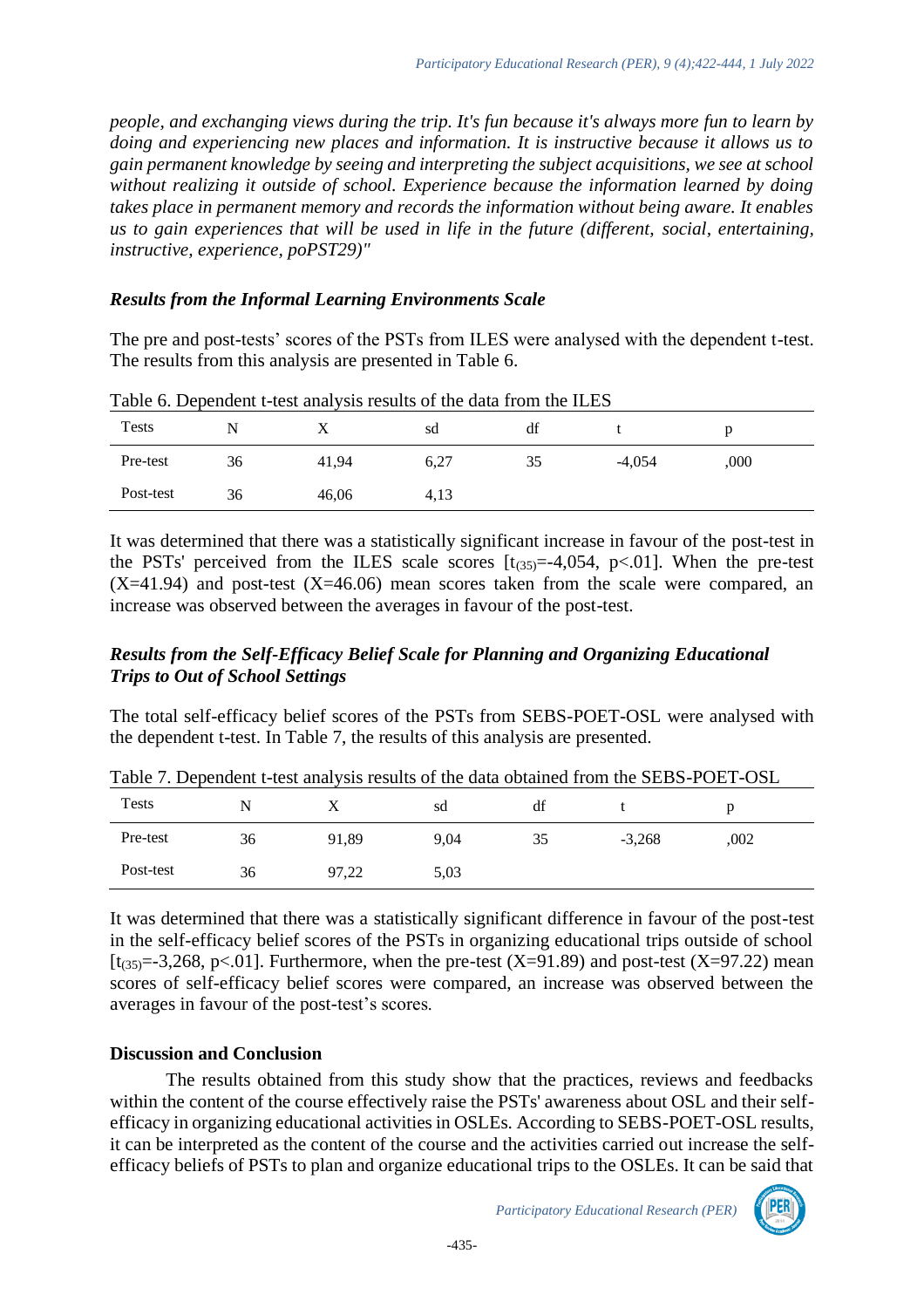the implementations made within the scope of the course are at a sufficient level for the development of PSTs' self-efficacy. The literature indicates that teachers' insufficient knowledge and experience in organizing out-of-school learning activities are among the reasons for their low self-efficacy towards these activities (Sontay & Karamustafaoğlu, 2017; Şişman, 2009; Tal & Morag, 2009; Thomas, 2010). However, as stated in the results, it is essential to experience the theoretical knowledge through the implementation process. Durel (2018) organized trips to different out-of-school learning environments (factory, recycling facility, university, planetarium, power plant) with 7th-grade students, science teachers, and pre-service science teachers in his study. After these trips, it was seen that the increase in the academic achievement of the students was higher, and when the data obtained from the pre-service science teachers were evaluated, an increase in the desire to participate and to make such studies and an improvement in taking responsibility. It has been determined that there are developments in the teachers' thoughts about the areas of OSL activities and the institutions to cooperate. In this study, it was seen that all the PSTs answered positively the benefits from out-of-school learning environments during educational activities in the pre- and post-tests. The pre-service teachers stated that OSL activities would provide the opportunity to learn by doing, the permanence of the information will be ensured, the subjects will be concretized, the students will understand the subject better; they will be able to associate the information they have learned with daily life and will support formal education. In the studies conducted in the literature (e.g., Balkan-Kıyıcı & Atabek-Yiğit, 2010; Çiçek & Saraç, 2017; Göksu & Somen, 2018; Kubat, 2018), a significant portion of the pre-service teachers stated that learning by doing-experiencing the advantages of OSLEs, first-hand. They emphasized the benefits of experience, observation, and discovery. The results obtained in this study are also consistent with the results of studies in the literature (see Figure 1). Bell, Lewenstein, Shouse, and Feder (2009) stated that OSL activities increase students' motivation, use, and remember new information, develop scientific process skills, participate in learning processes, develop social skills, create a scientific identity, and enable analysis, synthesis, and analysis in science education. They stated that they take an active role in acquiring high-level skills such as assessment. In this case, it was stated that the inclusion of entrepreneurship and life skills in addition to the science and engineering practices included in the new science curriculum (MoNE, 2018) would make significant contributions to the learning by the experience of the students (Ural-Keleş, 2018); however, the understanding required for these contributions can be made. It has been concluded that the design of the environments is important. Timur, Timur, Yalçınkaya-Önder and Küçük (2020) examined the attitudes of 170 students aged 7-14, who attended out-of-school STEM workshops in a province in Turkey, towards STEM education, according to various demographic characteristics. The results showed that out-of-school STEM workshops improved students' attitudes towards STEM. In addition, it was concluded that students' lack of knowledge about STEM education and reaching a concrete result for children who learn by doing affects their attitudes positively. In this context, it is thought that the experience of pre-service science teachers in planning and implementing OSL activities will contribute positively to STEM practices.

Results obtained from the EDF; showed that the PSTs found the course content entertaining, instructive, creative, motivating, and enjoyable (Table 5). While the frequency values of the given words have increased in general, the change in the frequency values of the words creative, motivating, enjoyable, explanatory, and tough has been noteworthy. In this context, it can be stated that while PSTs plan educational activities in OSLEs, they also benefit from the positive effects of activities in OSLEs. Wishart and Triggs (2010) found that more than 30 words "interesting" and "entertaining" were chosen as a result of the online experience determination form applied to the students. Aslan (2015), on the other hand, determined that 57% of positive

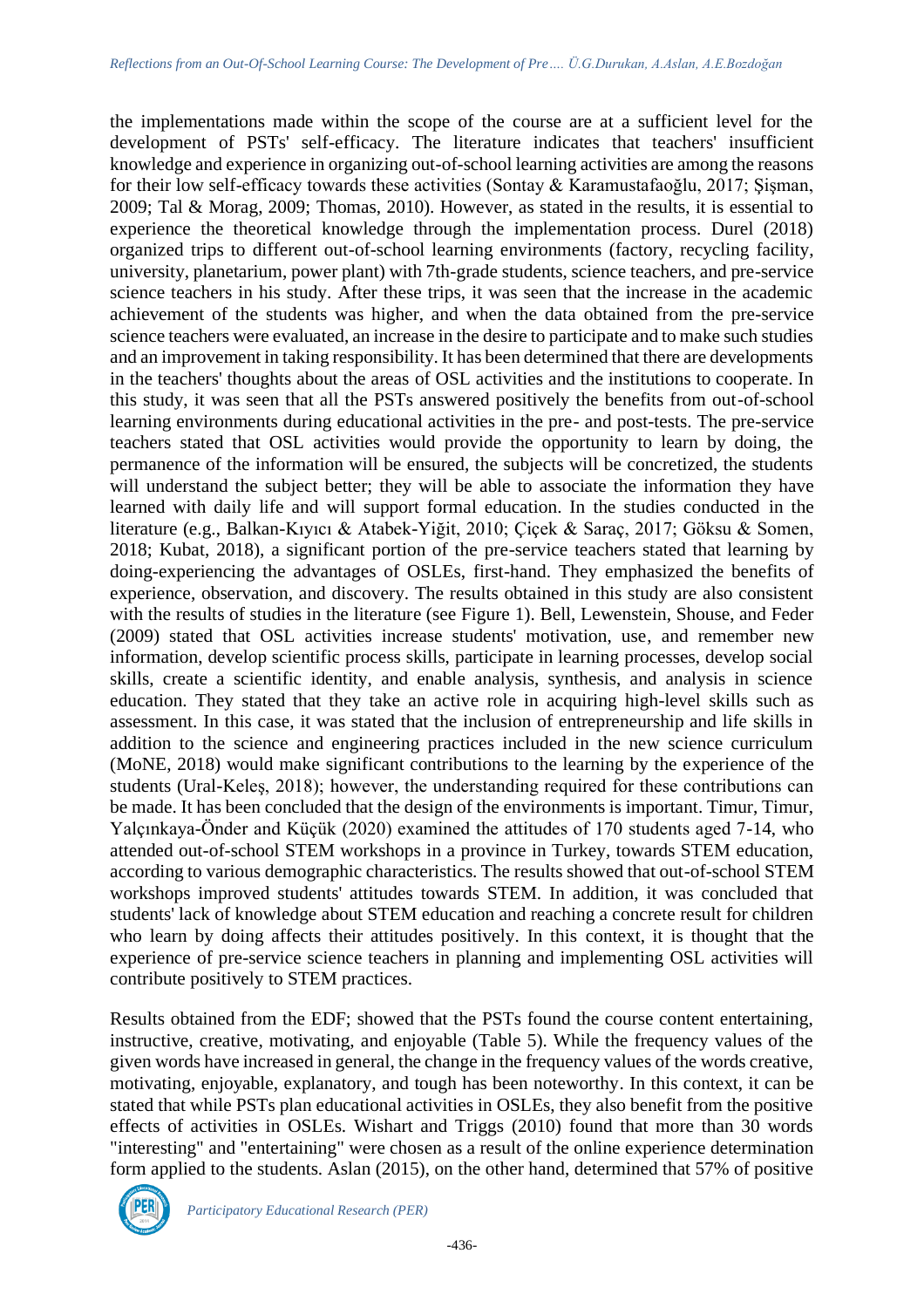words and 7% of negative words were chosen among the words in the experience determination form. It was seen that the negative words were not mainly chosen. The words entertaining, enjoyable, instructive, and interesting are at the beginning of the words frequently chosen by the students.

In the examples given by the PSTs regarding OSLEs, environments such as streets and houses were mentioned. This situation was also detected in the study of Bostan-Sarıoğlan and Küçüközer (2017), and it was determined that pre-service teachers commonly see areas such as home, friend environment, private teaching school, study center as an OSLE. At this point, it can be said that PSTs do not have sufficient experience as a student in OSL activities before the course. The findings in Table 1 also support this result. In the post-test, the PSTs stated that they could frequently use universities, zoos, science centers, factories, and power plants; rarely use aquariums, hospitals and theme parks as OSLEs. At this point, it can be said that at the end of the course, pre-service science teachers get to know the out-of-school learning environments better and analyse their characteristics. In support of this situation, according to ILES findings, the PSTs' perceptions improved as a result of the course content and activities. It was determined in the study of Bozdoğan (2008) that pre-service teachers stated that visits to science centers would be beneficial both in terms of their professional development and that the teaching activities to be organized in science centers could increase students' interest in science and academic success, provide students with science literacy and affect their career choices. Similarly, Mertoğlu (2019) stated in his study that pre-service teachers like science centers the most among OSLEs. Kubat (2018), on the contrary, discovered that when pre-service science teachers are asked about OSLEs, science centers and science museums come to mind first, followed by zoos and planetariums. The use of museums for science teaching was also suggested by science teachers in Cebeci's (2019) study; it was stated that they expressed their opinion that studies should be carried out to disseminate museums, highlight their educational function and transform museum environments into interactive learning environments. Finally, this study revealed that although students generally prefer to use the internet to conduct research, public libraries' usage rates are very low (Balcı, Uyar & Büyükikiz, 2012) libraries are also defined as an OSLE by the PSTs. It was observed that the lesson plans prepared by the PSTs for an exemplary power plant trip mostly covered the eighth-grade subjects. It is essential to raise awareness in pre-service teachers and students about renewable energy sources. In his study, Izgi-Onbasili (2020) investigated the effect of energy resources activities on the attitudes and opinions of primary school teacher candidates towards renewable energy resources in the context of OSLEs. Within the scope of the study, OSL activities were held at the Solar Park House, Turkey's first nuclear power plant, and the Akkuyu Nuclear Power Plant Information Center in Mersin. As a result, it was determined that there was a significant difference in the scores of the primary school teacher candidates on the pre and post-tests for renewable energy sources, favouring the post-test scores.

Based on the innovative practices included in the 2023 Education Vision, to use OSLEs in the teaching process and eliminating the problems expressed in the literature regarding this process, 'Out-of-school Learning Environments Guide' were prepared by the Provincial Directorates of National Education of MoNE. In these guides, the OSLEs in their provinces were associated with the units, subjects, and acquisitions of the relevant courses at each grade. For being effectively used the guides, the teachers must have knowledge and experience about OSL. For this reason, it is crucial to teach undergraduate courses (such as teaching principles and methods, or courses related to field education) that include OSLEs as openly as possible to gain knowledge and experience. In addition, it is seen that a course on out-of-school learning has been added to the undergraduate contents of science education department updated in 2018. At

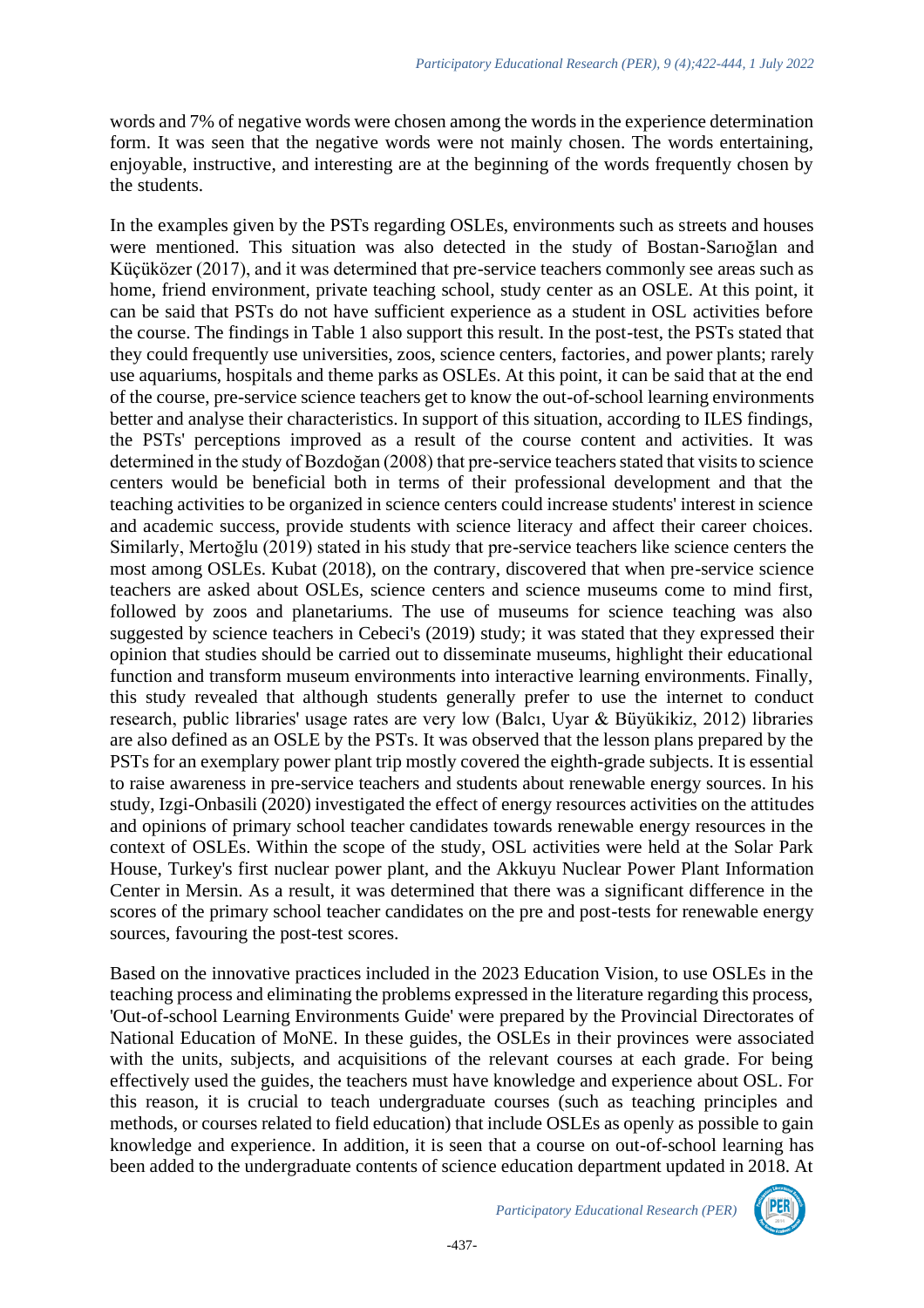this point, it can be suggested to carry out studies on preparing enriched content for the course and to support the teaching process with mobile (Turan-Güntepe, Durukan & Dönmez-Usta, 2021) and technological (such as video assisted (Aslan, Batman, Durukan & Güler, 2021) applications. As was done in this study, the planned OSLE visits could not be realized due to the fact that the application of the course coincided with the pandemic process, and instead of these visits, activities in the course were emphasized in virtual tours of these environments. Planning the course content in a way that supports not only one-to-one visits to the environment, but also the use of virtual tours of these environments, is considered important in terms of preparing pre-service science teachers for such situations that may occur in the future.

#### **Acknowledgement**

This research was conducted as part of the EĞT-BAP-A-270220-51 project, which was funded by the Giresun University Scientific Research Projects Unit. The study was approved by the Giresun University Scientific Research and Publication Ethics Committee in a decision dated 02.06.2020 and numbered 44079388-050.01.04-E.23458. Furthermore, some of the findings of this study were presented as an oral presentation at the 14th National Science and Mathematics Education Congress, which will be held at Burdur Mehmet Akif Ersoy University on May 19-21, 2021.

#### **References**

- Adıyaman, A. (2019). *Öğretmen adaylarının algın öğrenme ortamlarına ilişkin görüşlerinin belirlenmesi [Determination of pre-service teachers' views on the informal learning environments]* (Unpublished master's thesis). Bartın University, Bartın.
- Anderson, D., & Piscitelli, B. (2002). Parental recollections of childhood museum visits. *Museum National, 10*(4), 26-27.
- Aslan, A. (2015). *Etkileşimli sınıf dışı kimya ortamı tasarımı ve etkililiğinin belirlenmesi [Design of interactive out-of-class chemistry environment and evaluation of its effectiveness]* (Unpublished dissertation). Karadeniz Technical University, Trabzon.
- Aslan, A., & Demircioğlu, G. (2019, November). *Kimya öğretmenlerinin sınıf dışı öğrenme ortamlarına yönelik görüşlerinin belirlenmesi [Determination of chemistry teachers' perceptions of out-of-school learning environments]*. In 1st International Informal Learning Congress (pp. 28-37), 1-3 November 2019, Nevşehir.
- Aslan, A., Batman, D., Durukan, Ü.G. & Güler, M. (2021). An alternative learning during pandemic: Video-assisted out-of-school learning activities. In Ş. Danişman & M. Güler (Eds.), *Educational Implications in The Covid-19 Era* (p. 63-88). Ankara: Vizetek.
- Bakioğlu, B., & Karamustafaoğlu, O. (2020). Okul dışı öğrenme ortamlarının öğretim sürecinde kullanımına yönelik öğrenci görüşleri [Pupil views on the use of out-ofschool learning environments in teaching process]. *Journal of Research in Informal Environments, 5*(1), 80-94.
- Balcı, A., Uyar, Y. & Büyükikiz, K. K. (2012). İlköğretim 6. sınıf öğrencilerinin okuma alışkanlıkları, kütüphane kullanma sıklıkları ve okumaya yönelik tutumlarının incelenmesi [The examination of reading habits, frequency to use library and attitudes towards reading of 6th grade primary school students]. *Turkish Studies - International Periodical for the Languages, Literature and History of Turkish or Turkic, 7*(4), 965-985.

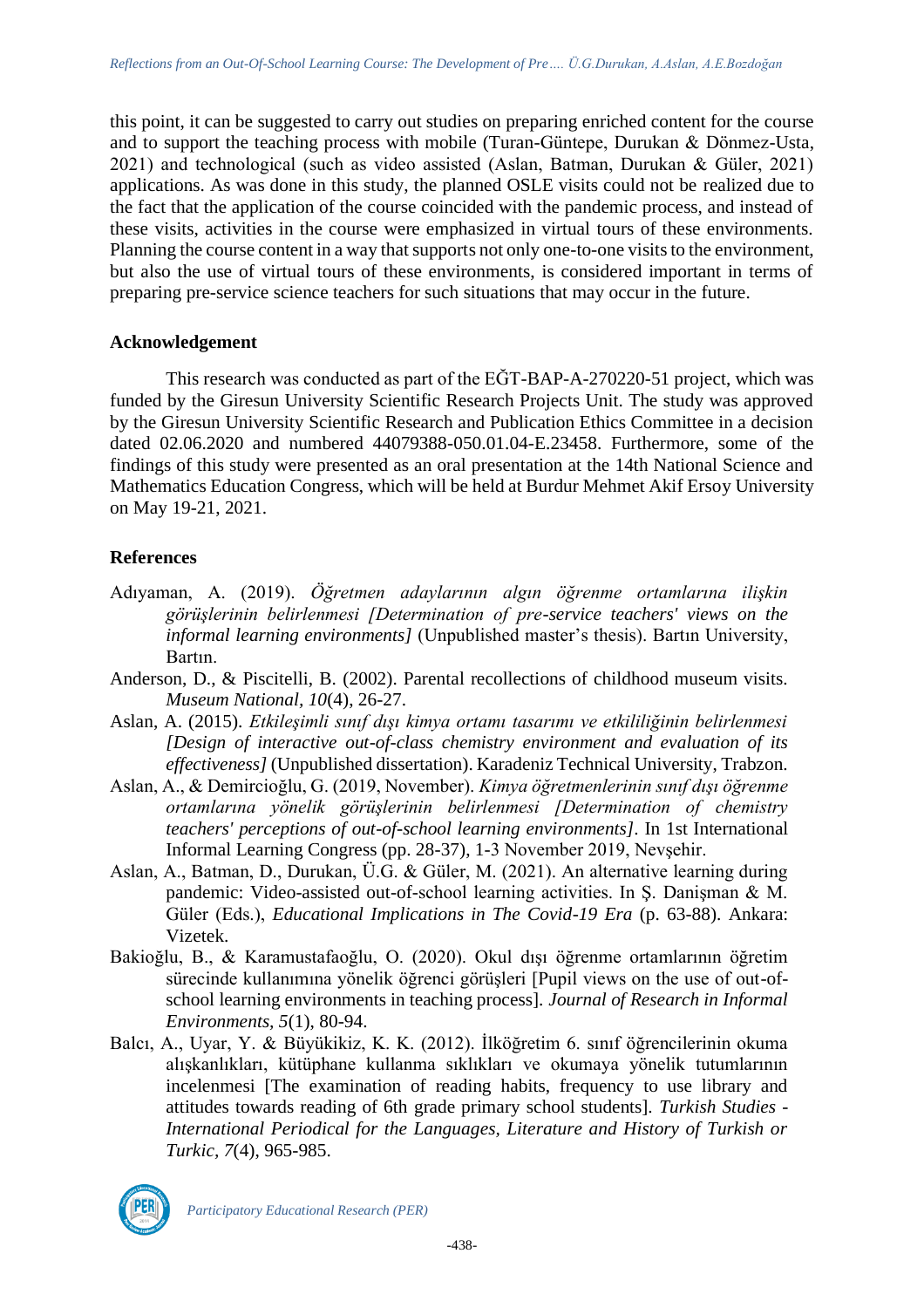- Balkan-Kıyıcı, F. & Atabek-Yiğit, E. (2010). Science education beyond the classroom: A field trip to wind power plant. *International Online Journal of Science Education, 28*(12), 1373-1388.
- Batman, D. (2020). Fizik öğretmenlerinin okul dışı öğrenme ortamlarına yönelik görüşlerinin incelenmesi [Investigation of physics teachers' views about the out-ofschool learning environments]. *Journal of Research in Informal Environments, 5*(1), 59-79.
- Behrendt, M. (2014). *It is an experience, not a lesson: The nature of high school students' experiences at a biological field station* (Unpublished dissertation). Ohio University, USA.
- Bell, P., Lewenstein, B., Shouse, A. W., & Feder, M. A. (2009). *Learning science in informal environments: People, places, and pursuits.* Washington DC: National Academies Press.
- Bolat, Y., & Köroğlu, M. (2020). Out-of-school learning and scale of regulating out-ofschool learning: Validity and reliability study. *International Journal of Education Technology and Scientific Researches, 5*(13), 1630-1663. http://dx.doi.org/10.35826/ijetsar.258
- Bostan-Sarıoğlan, A. & Küçüközer, H. (2017). Fen bilgisi öğretmen adaylarının okul dışı öğrenme ortamları ile ilgili görüşlerinin araştırılması [Investigation of preservice science teachers' opinions regarded to outdoor school learning environments]. *Journal of Research in Informal Environments, 2*(1), 1-15.
- Bowker, R., & Tearle, P. (2007). Gardening as a learning environment: A study of 'children's perceptions and understanding of school gardens as part of an international project. *Learning Environments Research, 10*(2), 83-100. https://doi.org/10.1007/s10984- 007-9025-0
- Bozdoğan, A. E. & Yalçın, N. (2006). Bilim merkezlerinin ilköğretim öğrencilerinin fene karşı ilgi düzeylerinin değişmesine ve akademik başarısına etkisi: Enerji parkı [The effects of science centers on the change of "Science Interest" levels of primary education students and on their academic success: Energy park]. *Ege Journal of Education, 7*(2), 95-114.
- Bozdoğan, A. E. (2007). *Bilim ve teknoloji müzelerinin fen öğretimindeki yeri ve önemi [Role and importance of science and technology in education]* (Unpublished dissertation). Gazi University, Ankara.
- Bozdoğan, A. E. (2008). Fen bilgisi öğretmen adaylarının bilim merkezlerini fen öğretimi açısından değerlendirilmesi: Feza Gürsey Bilim Merkezi Örneği [The assessment of the science centers of the pre-service science teachers in terms of science education: The case of Feza Gürsey Science Center]. *Journal of Uludag University Faculty of Education, 21*(1), 19-41.
- Bozdogan, A. E. (2015). Determination of biology department students' past field trip experiences and examination of their self-efficacy beliefs in planning and organising educational field trips. *Wulfenia Journal, 22*(7), 31-44.
- Bozdoğan, A. E. & Kavcı, A. (2016). Sınıf dışı öğretim etkinliklerinin ortaokul öğrencilerinin fen bilimleri dersindeki akademik başarılarına etkisi [The effects of out of class teaching activities to secondary school students' academic achievement in science course]. *Gazi Journal of Educational Science, 2*(1), 13-30.
- Bozdoğan, A.E. (2016). Okul dışı çevrelere eğitim amaçlı gezi düzenleyebilme öz- yeterlik inancı ölçeğinin geliştirilmesi [Development of self-efficacy belief scale for planning and organizing educational trips to out of school settings]. *Journal of Theoretical Educational Science, 9*(1), 111-129.



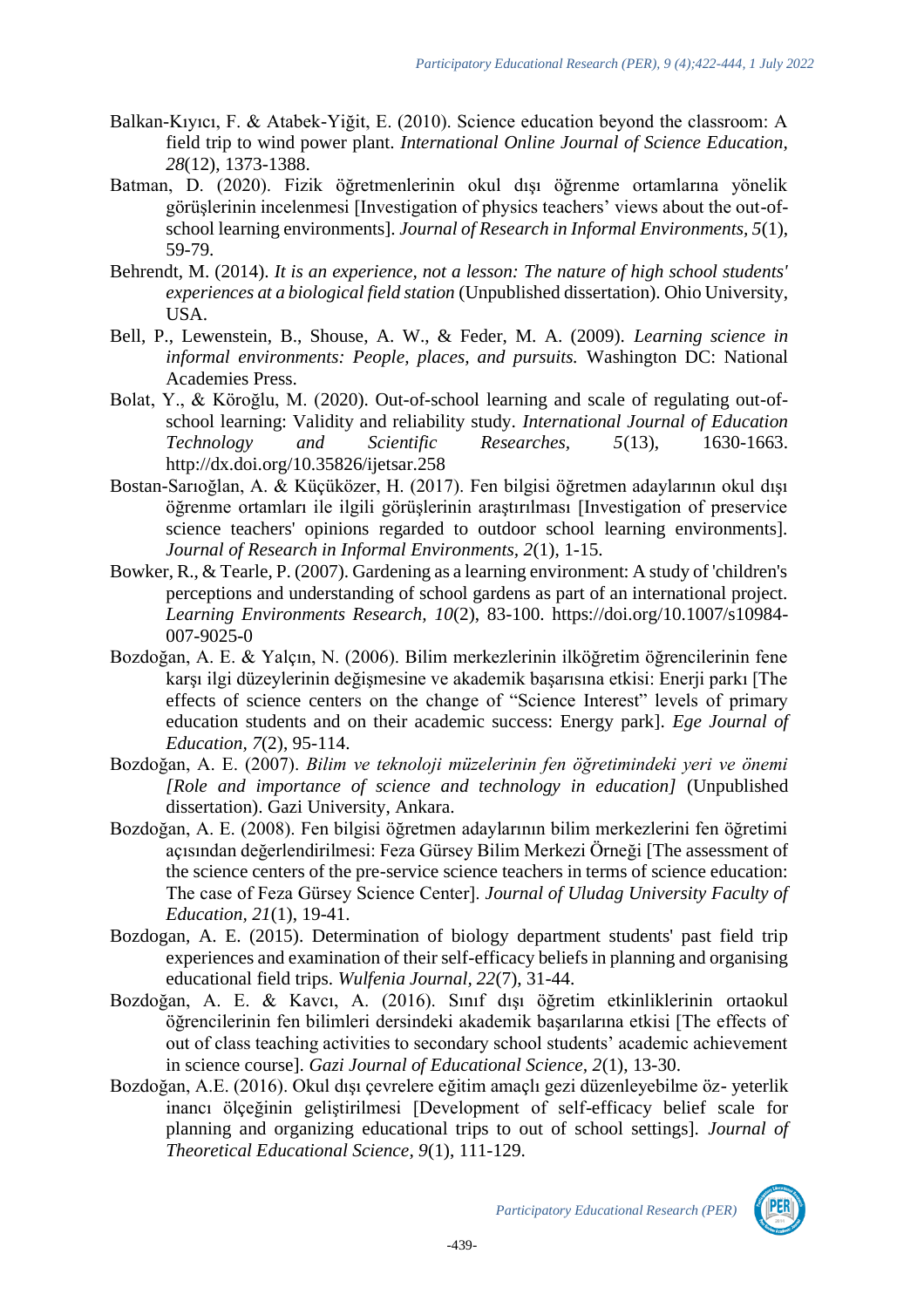- Büyüköztürk, Ş., Kılıç Çakmak, E., Akgün, Ö. E., Karadeniz, Ş., & Demirel, F. (2011). *Bilimsel araştırma yöntemleri [Scientific research methods*]. Ankara: Pegem Akademi.
- Carrier, S. J. (2009). The effects of outdoor science lessons with elementary school students on pre-service teachers' self-efficacy. *Journal of Elementary Science Education, 21*(2), 35-48. https://doi.org/10.1007/BF03173683
- Carrier, S. J., Tugurian, L. P., & Thomson, M. M. (2013). Elementary science indoors and out: Teachers, time, and testing. *Research in Science Education, 43*(5), 2059-2083. https://doi.org/10.1007/s11165-012-9347-5
- Cebeci, D. (2019). *Fen bilimleri öğretmenlerinin eğitimde müze kullanımıyla ilgili görüşlerinin incelenmesi [Investigation of science teachers's views related to the use of museums in science education]* (Unpublished master's thesis). Ege University, İzmir.
- Clarke-Vivier, S., & Lee, J. C. (2018). Because life doesn't just happen in a classroom: Elementary and middle school teacher perspectives on the benefits of, and obstacles to, out-of-school learning. *Issues in Teacher Education, 27*(3), 55-72.
- Çavuş, R., Umdu-Topsakal, Ü. & Öztuna-Kaplan, A. (2013). İnformal öğrenme ortamlarının çevre bilinci kazandırmasına ilişkin öğretmen görüşleri: Kocaeli bilgievleri örneği [Teachers views on awareness of environmental acquiring in ınformal learning environments: The sample of Kocaeli Science Houses]. *Pegem Journal of Education and Instruction, 3*(1), 15-26.
- Çiçek, Ö., & Saraç, E. (2017). Fen bilimleri öğretmenlerinin okul dışı öğrenme ortamlarındaki yaşantıları ile ilgili görüşleri [Science teachers' opinions about experience in out of school learning environments]. *Ahi Evran University Journal of Kırşehir Education Faculty, 18*(3), 504-522.
- DeWitt, J. & Storksdieck, M. (2008). A short review of school field trips: Key findings from the past and implications for the future. *Visitor Studies, 11*(2), 181-197. https://doi.org/10.1080/10645570802355562
- Dillon J., Rickinson, M., Teamey, K., Morris, M., Choi, M. Y., Sanders, D., & Benefield, P. (2006). The value of outdoor learning: Evidence from research in the UK and elsewhere. *School Science Review, 87*(320), 107-111.
- Durel, E. (2018). *Okul dışı fen etkinliklerinin fen bilimleri öğretmen ve öğretmen adayları ile öğrenciler üzerine etkileri [Out of school science activities effects on science teacher- teacher candidates and students]* (Unpublished master's thesis). Trakya University, Edirne.
- Ertaş, H., Şen, A. İ. & Parmaksızoğlu, A. (2011). Okul dışı bilimsel etkinliklerin 9. sınıf öğrencilerinin enerji konusunu günlük hayatla ilişkilendirme düzeyine etkisi [The effects of out-of school scientific activities on 9th grade students' relating the unit of energy to daily life]. *Necatibey Faculty of Education Electronic Journal of Science and Mathematics Education, 5*(2), 178-198.
- Falk, J. H., & Dierking, L. D. (1997). School field trips: Assessing their long-term impact. *Curator: The Museum Journal, 40*(3), 211-218. https://doi.org/10.1111/j.215- 6952.1997.tb01304.x
- Fűz, N. (2018). Out-of-school learning in Hungarian primary education: Practice and barriers. *Journal of Experiential Education, 41*(3), 277-294. https://doi.org/10.1177/1053825918758342
- Gerber, B.L., Marek, E.A., & Cavallo, A.M.L. (2001). Development of an informal learning opportunities assay. *International Journal of Science Education, 23*(6), 569-583. https://doi.org/10.1080/09500690116959

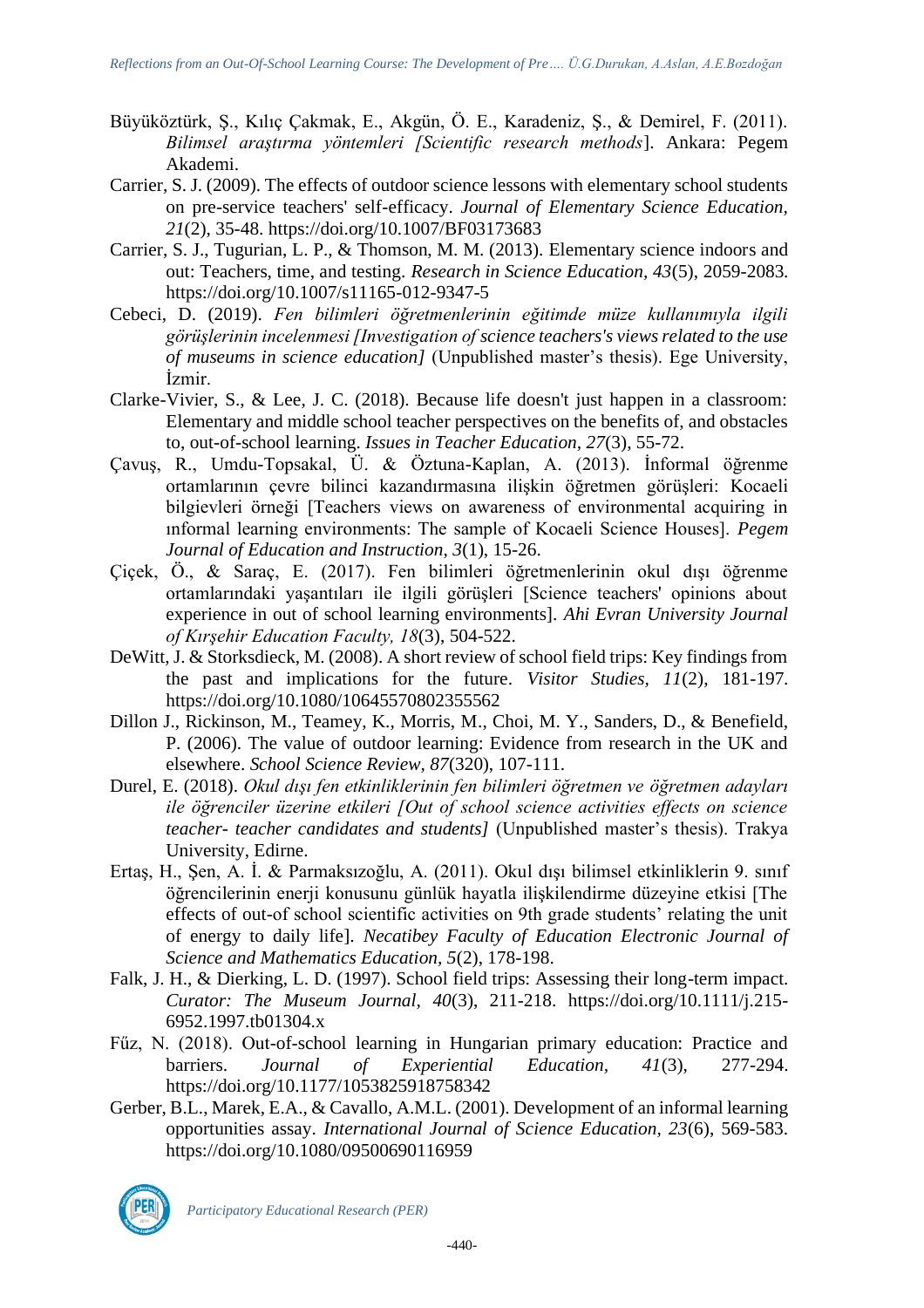- Goksu, M. M., & Somen, T. (2018). Opinions of social studies prospective teachers on outof-school learning. *European Journal of Educational Research, 7*(4), 745-752. https://doi.org/10.12973/eu-jer.7.4.745
- Güler, A. (2011). Planlı bir müze gezisinin ilköğretim öğrencilerinin tutumuna etkisi [Impact of a planned museum tour on the primary school 'students' attitudes]. *Elementary Education Online, 10*(1), 169-179.
- Güler, T. (2009). Ekoloji temelli bir çevre eğitiminin öğretmenlerin çevre eğitimine karşı görüşlerine etkileri [Ekoloji temelli bir çevre eğitiminin öğretmenlerin çevre eğitimine karşı görüşlerine etkileri]. *Education and Science, 34*(151), 30-43.
- Hannu, S. (1993). *Science centre education. Motivation and learning in informal education.* (Unpublished doctoral dissertation). Helsinki University, Finland.
- Izgi-Onbasili, U. (2020). Investigation of the effects of out-of-school learning environments on the attitudes and opinions of prospective classroom teachers about renewable energy sources. *Journal of Education in Science, Environment and Health, 6*(1), 35- 52. https://doi.org/10.21891/jeseh.670049
- James, J. K. &Williams, T. (2017). School-based experiential outdoor education: A neglected necessity. *Journal of Experiential Education, 40*(1), 58-71. https://doi.org/10.1177/1053825916676190
- Karademir, E. (2013). *Öğretmen ve öğretmen adaylarının fen ve teknoloji dersi kapsamında "okul dışı öğrenme etkinliklerini" gerçekleştirme amaçlarının planlanmış davranış teorisi yoluyla belirlenmesi [Determination of objectives realization at outdoor science education activities of teachers and pre-service teachers by the theory of planned behavior within the scope of science and technology lesson]* (Unpublished doctoral dissertation). Hacettepe University, Ankara.
- Karpinnen, J. A. (2012). Outdoor adventure education in a formal education curriculum in Finland: Action research application. *Journal of Adventure Education and Outdoor Learning, 12*(1), 41-62.
- Kete, R. & Horasan, Y. (2013, May). Öğretmen adaylarının uygulamalı (doğa merkezli) biyoloji derslerinde verimlilikleri [Efficiency of pre-service teachers in applied (naturecentered) biology courses]. In Proceedings Book of the VI. National Graduate Education Symposium II (pp. 85-90), Sakarya.
- Kılıç, H. E., & Şen, A. İ. (2014). UF/EMI eleştirel düşünme eğilimi ölçeğini türkçeye uyarlama çalışması [Turkish adaptation study of UF/EMI critical thinking disposition instrument]. *Education and Science, 39*(176), 1-12. http://dx.doi.org/10.15390/EB.2014.3632
- Kirkby, M. A. (1989). Nature as refuge in children's environments. *Children's Environment Quarterly, 6*(1), 7–12.
- Kisiel, J. (2005). Understanding elementary teacher motivations for science field trips. *Science Education, 89*(6), 936-955. https://doi.org/10.1002/sce.20085
- Kubat, U. (2019). Okul dışı öğrenme ortamları hakkında fen bilgisi öğretmen adaylarının görüşleri [Opinions of pre-service science teachers about outdoor education]. *Mehmet Akif Ersoy University Journal of Education Faculty, 48,* 111-135. https://doi.org/10.21764/maeuefd.429575
- Lakin, L. (2006). Science beyond the classroom. Science beyond the classroom. *Journal of Biological Education, 40*(2), 88-90. https://doi.org/10.1080/00219266.2006.9656021
- Lindemann-Matthies, P., & Knecht, S. (2011). Swiss elementary school 'teachers' attitudes toward forest education. *Journal of Environmental Education, 42*(3), 152-167. https://doi.org/10.1080/00958964.2010.523737
- Mertoğlu, H. (2019). Fen bilgisi öğretmen adaylarının farklı öğrenme ortamlarında gerçekleştirdikleri okul dışı etkinliklere ilişkin görüşleri [Opinions of scıence pre-

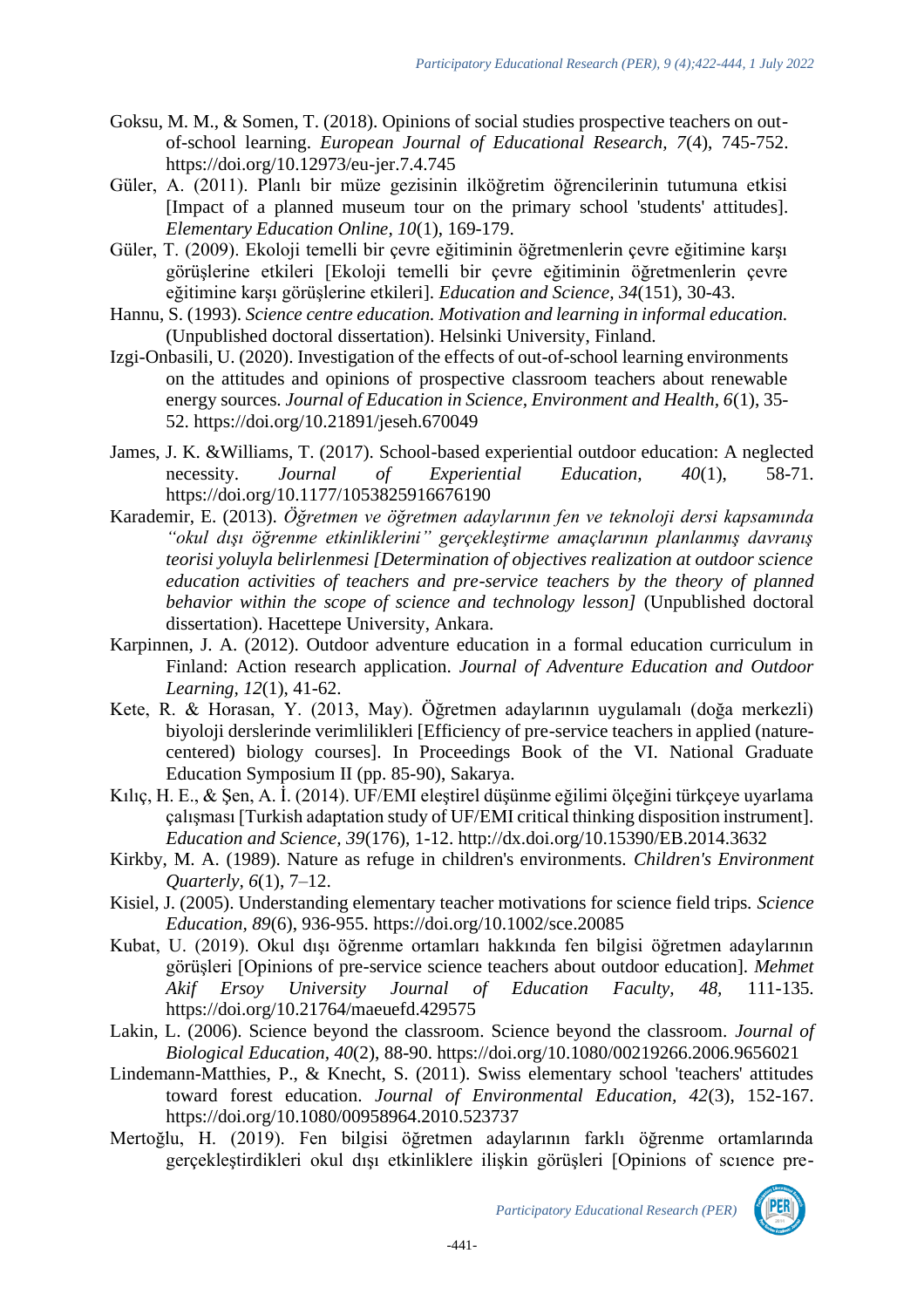service teachers on out-of-school activities conducted in different learning environments]. *Journal of Research in Informal Environments, 4*(1), 37-60.

- Metin, M. (2020). *Fen bilimleri dersi kapsamında planetaryuma düzenlenen bir gezinin 7. sınıf öğrencilerinin akademik başarı, ilgi ve motivasyonlarına etkisi [The effect of a trip organized in planetarium on science course on academic success, interest and motivation of 7th year students]* (Unpublished master's thesis). Gaziosmanpaşa University, Tokat.
- Metin-Goksu, M., & Somen, T. (2018). Opinions of social studies prospective teachers on outof-school learning. *European Journal of Educational Research, 7*(4), 745-752. https://doi.org/10.12973/eu-jer.7.4.745
- Miglietta, A. M., Belmonte, G., & Boero, F. (2008). A summative evaluation of science learning: A case study of the Marine Biology Museum "Pietro Parenzan" (South East Italy). *Visitor Studies, 11*(2), 213‐ 219. https://doi.org/10.1080/10645570802355984
- Miles, M. B., & Huberman, A. M. (1994). *Qualitative data analysis: An expanded Sourcebook.* (2nd ed). Thousand Oaks, CA: Sage.
- Miller, T. J. (2008). *The Alaska factor: Outdoor education program design in Alaska.* (Unpublished master's thesis). University of Alaska, USA.
- MoNE (2018). Fen bilimleri dersi öğretim programı (İlkokul ve ortaokul 3.,4.,5.,6.,7. ve 8. siniflar için) [Science curriculum: Elementary and middle schools 3,4,5,6,7 and 8th grades]. Ankara, Turkey: Board of Education. 22 December 2021 retrieved from https://mufredat.meb.gov.tr/ProgramDetay.aspx?PID=325
- Ocak, İ., & Korkmaz, Ç. (2018). Fen bilimleri ve okul öncesi öğretmenlerinin okul dışı öğrenme ortamları hakkındaki görüşlerinin incelenmesi [An examination of the views of science and pre-school teachers on nonformal learning environments]. *International Journal of Field Education, 4*(1), 18-38.
- Okur-Berberoğlu, E., Güder, Y., Sezer, B. & Yalçın-Özdilek, Ş. (2013). Sınıf dışı hidrobiyoloji etkinliğinin öğrencilerin duyuşsal bakış açıları üzerine etkisi, Örnek olay incelemesi: Çanakkale bilim kampı [An outdoor hydrobiology activity's effect on students' affective perspective, case study: Çanakkale, science camp]. *Kastamonu Education Journal, 21*(3), 1177-1198.
- Okur-Berberoğlu, E. & Uygun S. (2013). Sınıf dışı eğitimin dünyadaki ve Türkiye'deki gelişiminin incelenmesi [Examining of outdoor education development in the world and in Turkey]. *Mersin University Journal of the Faculty of Education, 9*(2), 32-42.
- Pine, G. J. (2009). *Teacher action research: Building knowledge democracies*. Thousand Oaks, CA: Sage.
- Randler, C., Baumgartner, S., Eisele, H., & Kienzle, W. (2007). Learning at workstations in the zoo: A controlled evaluation of cognitive and affective outcomes. *Visitor Studies, 10*(2), 205-216. https://doi.org/10.1080/10645570701585343
- Rennie, L. J. (2014). Learning science outside of school. In N. G. Lederman & S. K. Abell (Eds.), *Handbook of research on science education* (Vol. II, pp. 120–144). New York, NY: Routledge.
- Richmond, D., Sibthorp, J., Gookin, J., Annarella, S., & Ferri, S. (2018). Complementing classroom learning through outdoor adventure education: Out-of-school-time experiences that make a difference. *Journal of Adventure Education and Outdoor Learning, 18*(1), 36-52. https://doi.org/10.1080/14729679.2017.1324313
- Sentürk, E., & Özdemir, Ö. F. (2014). The effect of science centres on students' attitudes towards science. *International Journal of Science Education, 4*(1), 1-24. https://doi.org/10.1080/21548455.2012.726754

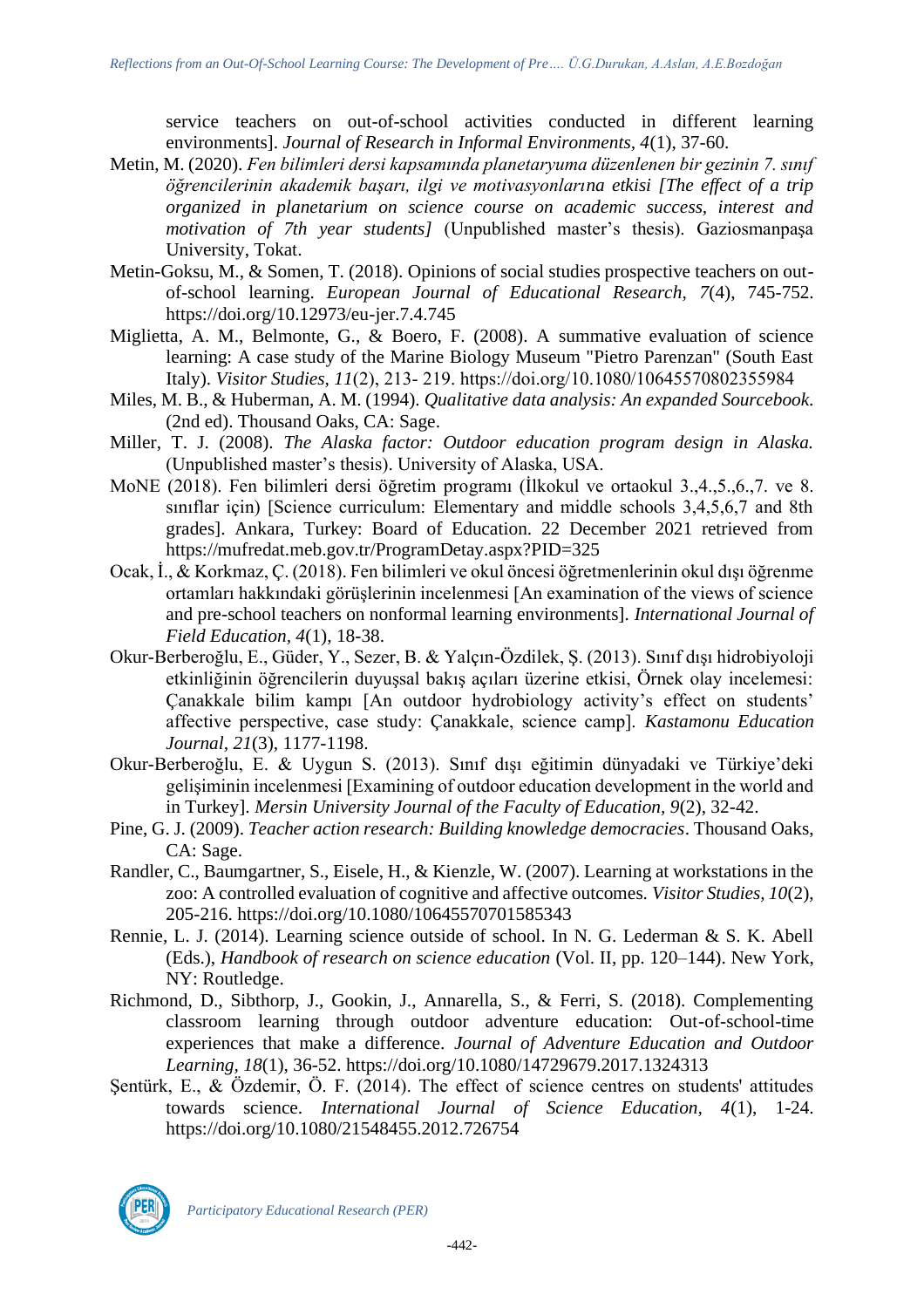- Şişman, M. (2009). Öğretmen yeterlilikleri: Modern bir söylem ve retorik [Teacher's competencies: A modern discourse and the rhetoric]. *Inonu University Journal of the Faculty of Education, 10*(3), 63-82.
- Sontay, G., & Karamustafaoğlu, O. (2017). Fen bilimleri öğretmenlerinin gezi düzenlemeye ilişkin öz-yeterlilik inançlarının incelenmesi [Investigation of science teachers' selfefficacy beliefs related to trip arrangement]. *Hacettepe University Journal of Education, 32*(4), 863-879. https://doi.org/10.16986/HUJE.2017027586
- Sturm, H. & Bogner, F. X. (2010). Learning at workstations in two different environments: A museum and a classroom. *Studies in Educational Evaluation, 36*(1-2), 14-19. https://doi.org/10.1016/j.stueduc.2010.09.002
- Tal, T., & Morag, O. (2009). Reflective practice as a means for preparing to teach outdoors in an ecological garden. *Journal of Science Teacher Education, 20*, 245-262. https://doi.org/10.1007/s10972-009-9131-1
- Tatar, N., & Bağrıyanık, K. E. (2012). Fen ve teknoloji dersi öğretmenlerinin okul dışı eğitime yönelik görüşleri [Opinions of science and technology teachers about outdoor education]. *Elementary Education Online, 11*(4), 883-896.
- Thomas, G. (2010). Facilitator, teacher, or leader? Managing conflicting roles in outdoor education. *Journal of Experiential Education, 32*(3), 239--254. https://doi.org/10.1177/105382590903200305
- Timur, S., Timur, B., Yalçınkaya-Önder, E. & Küçük, D. (2020). Attitudes of the Students Attending Out-of-School STEM Workshops towards STEM Education. *Journal of Theoretical Educational Science, 13*(2), 334-351. https://doi.org/10.30831/akukeg.582388
- Tortop, H. S., & Özek, N. (2013). Proje tabanlı öğrenmede anlamlı alan gezisi; Güneş enerjisi ve kullanım alanları konusu [The meaningful field trip in project based learning; The solar energy and its usage areas topic]. *Hacettepe University Journal of Education, 44*, 300-307.
- Turan-Güntepe, E., Durukan, Ü.G. & Dönmez-Usta, N. (2021, October). *Öğretmen adaylarının okul dışı öğrenme faaliyetleri kapsamında mobil öğrenmeyi benimseme durumlarının incelenmesi: Actionbound örneği.* 4th International Computer and Instructional Technologies Symposium, Rize. Abstract retrieved from http://icits2021.erdogan.edu.tr/index.php/tr/kitapciklar/
- Türkmen, H. (2010). İnformal (sınıf-dışı) fen bilgisi eğitimine tarihsel bakış ve eğitimimize entegrasyonu [Historical overview of informal science education and its integration to our education system]. *Cukurova University Faculty of Education Journal, 3*(39), 46- 49.
- Türkmen, H. (2018). İnformal öğrenme ortamının fosiller konusunun öğrenilmesine etkisi: Tabiat Tarihi Müzesi örneği [The effect of informal learning environment on the learning of fossils: Case of the Natural History Museum]. *Afyon Kocatepe University Journal of Social Science, 20*(3), 165-175. https://doi.org/10.32709/akusosbil.417266
- Ural-Keleş, P. (2018). 2017 Fen bilimleri dersi öğretim programı hakkında beşinci sınıf fen bilimleri öğretmenlerinin görüşleri [Opinions of fifth grade science teachers about the 2017 science curriculum]. *Journal of Qualitative Research in Education, 6*(3), 121-142. https://doi.org/10.14689/issn.2148-2624.1.6c3s6m
- Vaughan, A. (2020). Conceptualizing scholarship on adolescent out‐of‐school writing toward more equitable teaching and learning: A literature review. *The Journal of Adolescent & Adult Literacy, 63*(5), 529-537. https://doi.org/10.1002/jaal.1009
- Wishart, J. & Triggs, P. (2010). MuseumScouts: Exploring how schools, museums and interactive technologies can work together to support learning. *Computers & Education, 54*(3), 669-678. https://doi.org/10.1016/j.compedu.2009.08.034

-443-